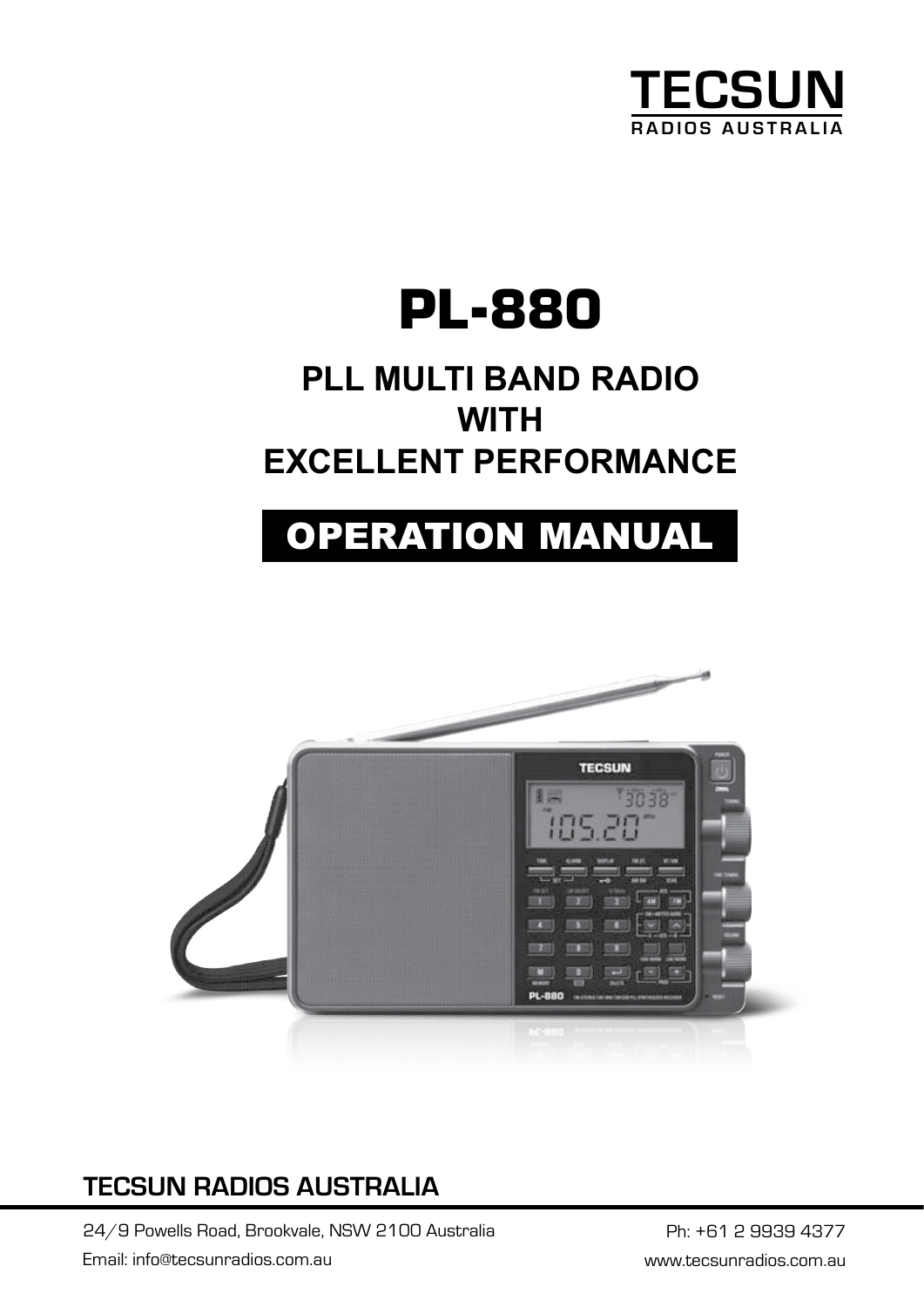### **CONTENT**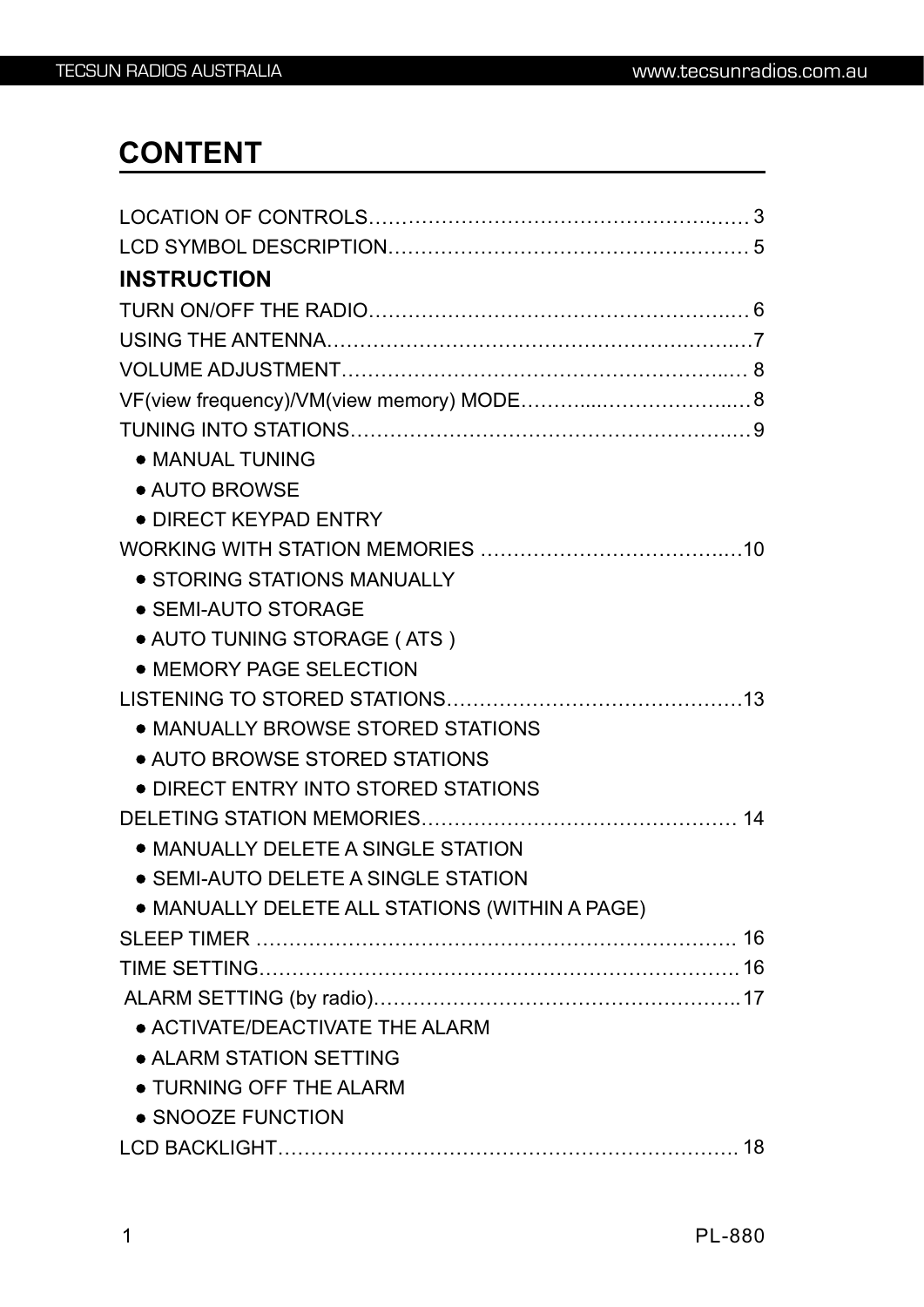| <b>FM FREQUENCY RANGE</b>                        |  |
|--------------------------------------------------|--|
| <b>• TURN ON/OFF THE LW</b>                      |  |
| • MW (AM) 9K/10K TUNING STEPS                    |  |
| <b>. AUTO-SORTING STATION LIST</b>               |  |
|                                                  |  |
| LITHIUM BATTERY SAFETY INFORMATION (IMPORTANT)24 |  |
|                                                  |  |
|                                                  |  |
|                                                  |  |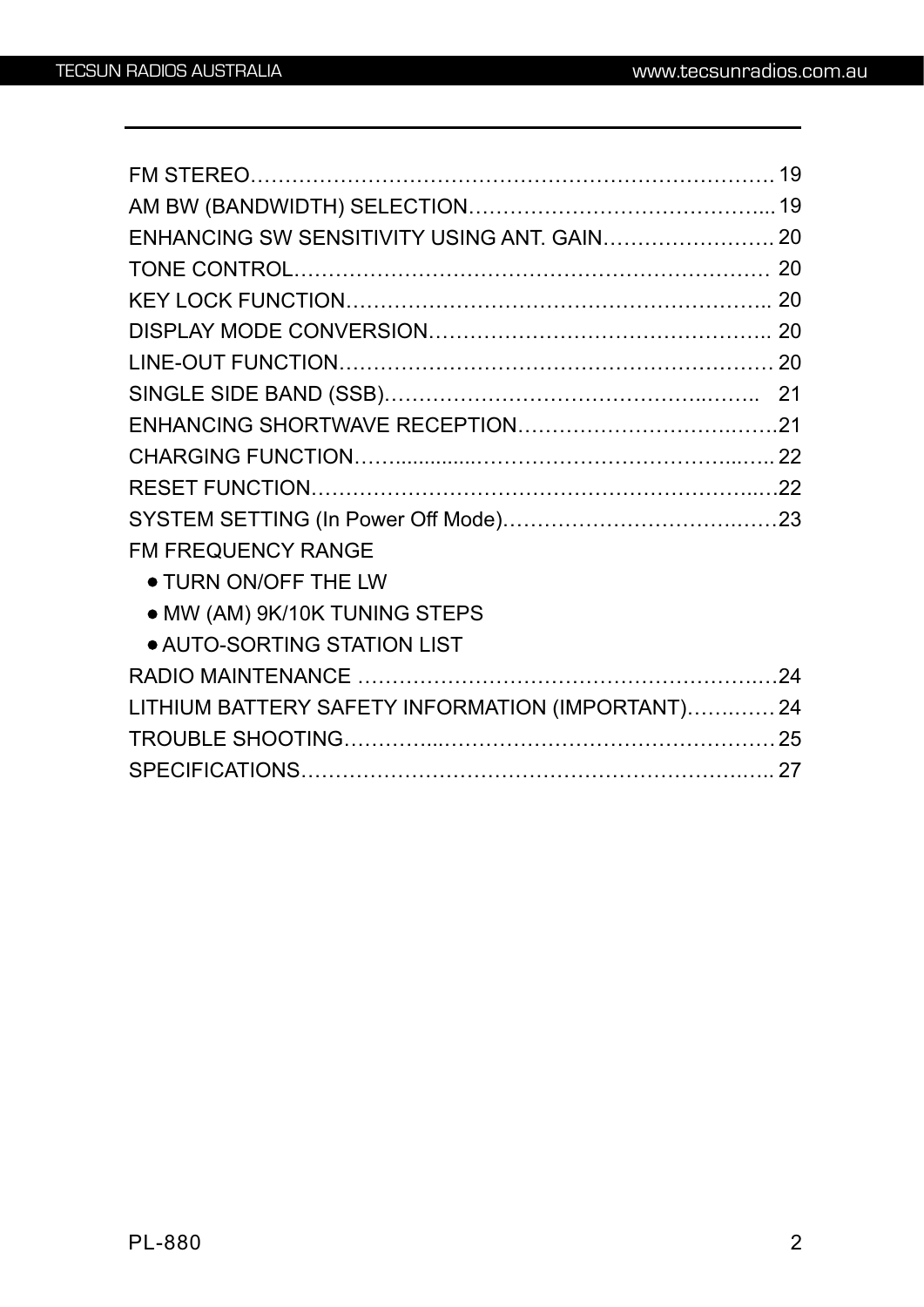### **LOCATION OF CONTROLS**





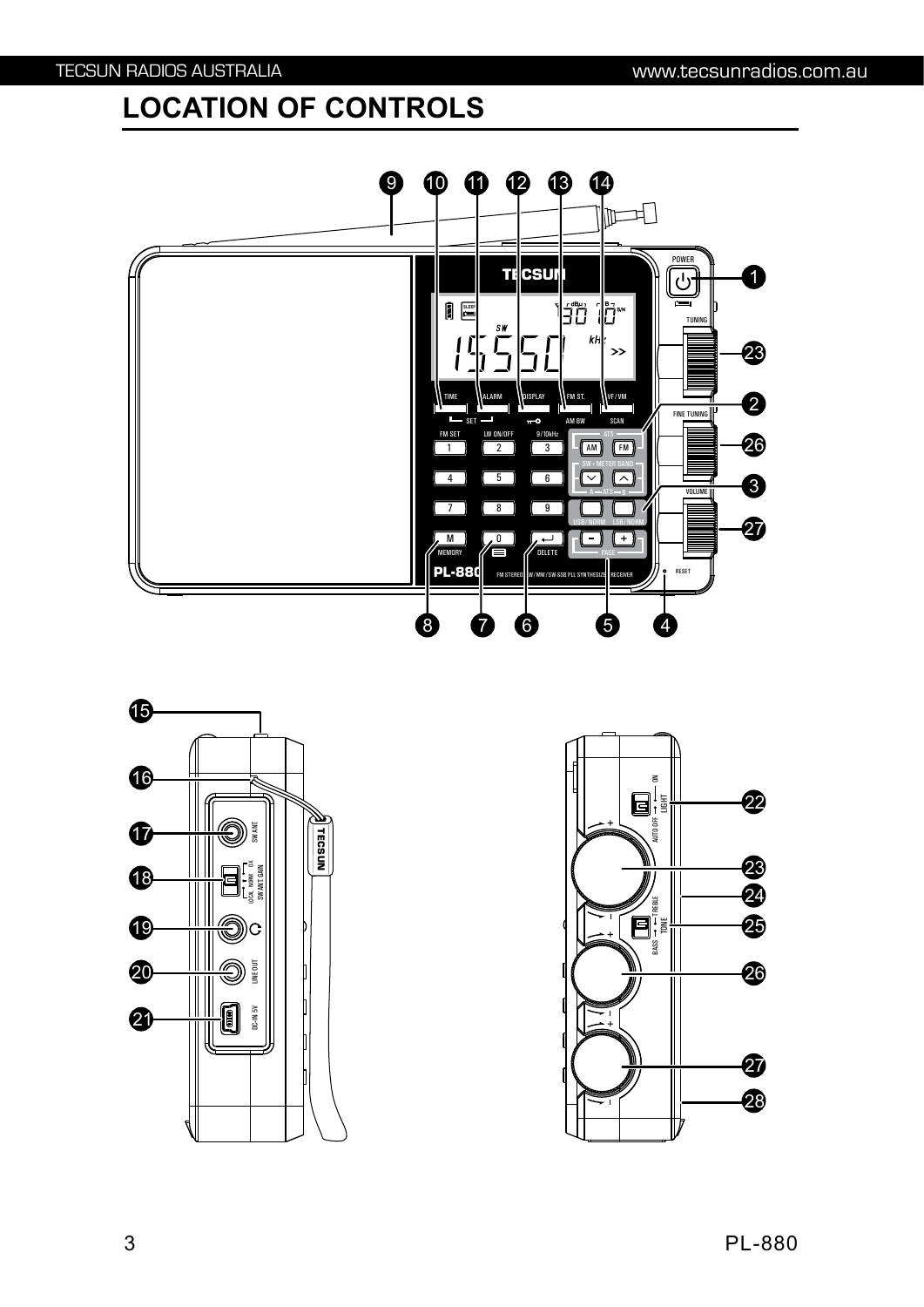- **D** Power / Sleep button
- 2 FM / AM / LW / SW & ATS (Auto Tuning Storage)
- USB/LSB/NORM
- / + Memory page selection
- Reset
- Delete / Confirm (← ) button
- Auto-sorting station list
- Memory (storing stations manually)
- FM & SW telescopic antenna
- $\bf \Phi$  Time set
- Alarm set (by radio only)
- Display mode / Key lock
- FM stereo & AM bandwidth
- VF / VM / SCAN
- Snooze
- Carrying strap
- $\boldsymbol{\mathcal{D}}$  SW external antenna jack
- SW ANT. Gain (DX / Normal / Local)
- Earphone jack
- Line-out jack
- $\bf 3$  USB 5V DC-IN jack
- LCD backlight control
- Multifunctional tuning knob
- Back stand
- Tone selection
- Fine tuning knob
- Volume control
- Battery compartment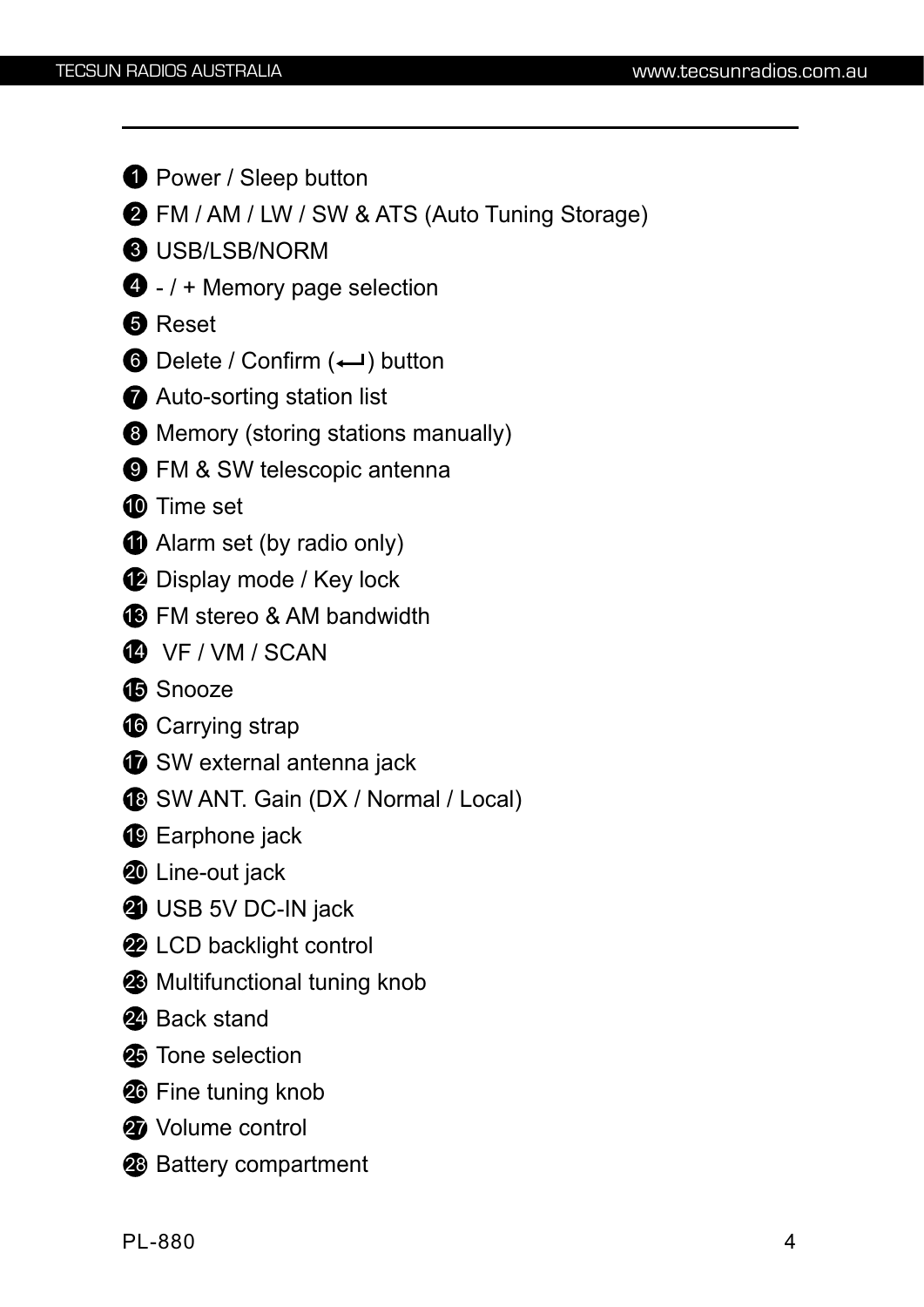### **LCD SYMBOL DESCRIPTION**



**Signal strength (unit: dBu)**: This is the value to measure radio reception strength; a higher value indicates a stronger reception. **SNR S/R (unit: dBu)**: Signal to Noise Ratio: a higher value indicates less background noise.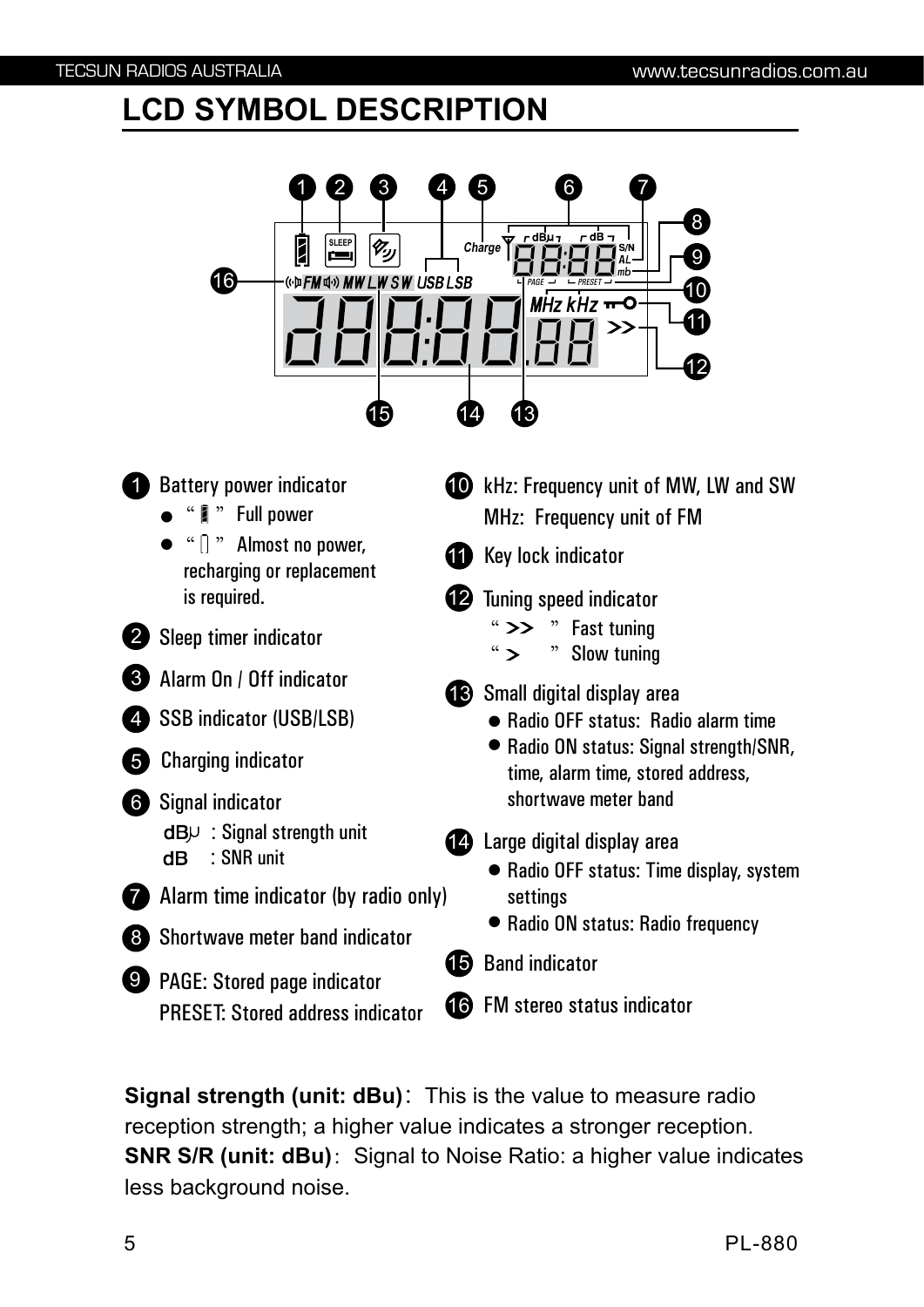### **TURN ON/OFF THE RADIO**

1. Open the battery compartment located at the back of the unit, properly install the included 18650 lithium battery by following the polarity diagram, then close the battery door.



2. Press the [POWER] button to turn ON/OFF the device.



#### **Note:**

If the radio is unable to turn on, please make sure the battery has sufficient power, is installed correctly, and whether the key lock function has not been switched on. If the device is locked, the display will show  $[-6]$ ; to unlock, press and hold the  $[-6]$ button until the key symbol disappears from the display.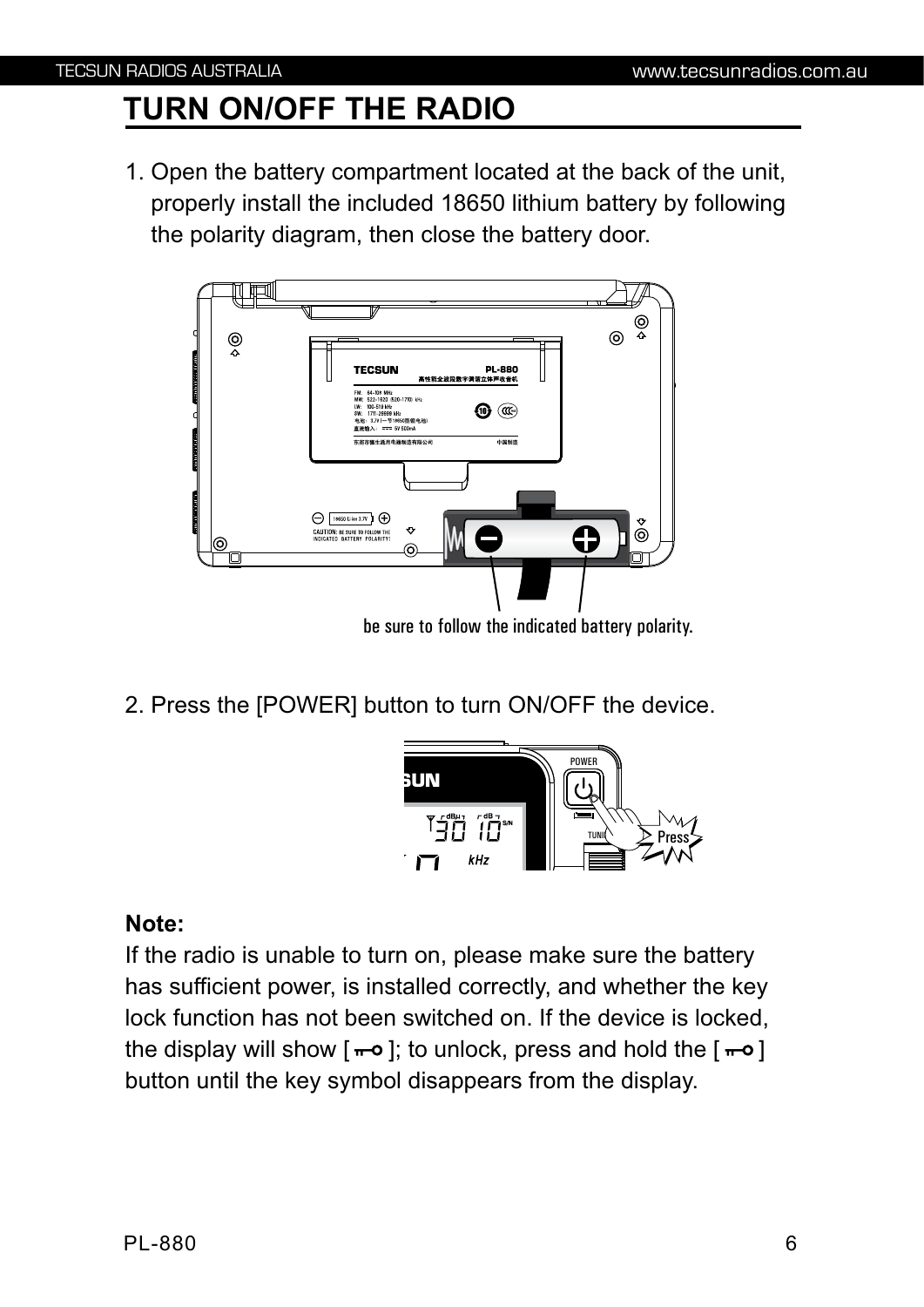### **USING THE ANTENNA**

### **FM / Shortwave (SW):**

When listening to FM or shortwave radio, extend the antenna and adjust its length and direction in order to get the optimum reception.



### **Medium Wave (MW) / Long Wave (LW):**

This radio uses an internal ferrite bar antenna to receive medium wave and long wave broadcasts, the quality of which can be enhanced by changing the device's position and direction.

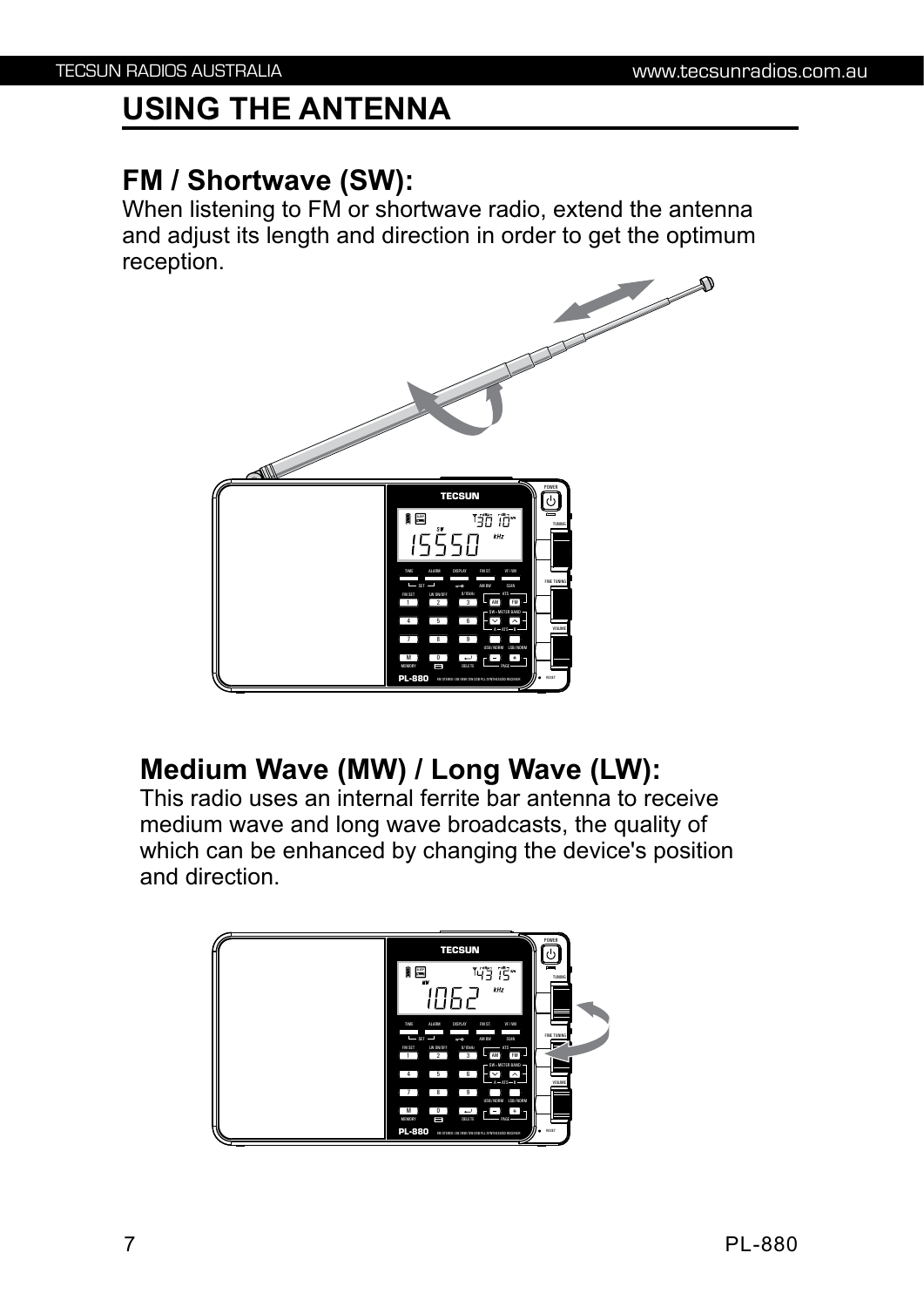### **VOLUME ADJUSTMENT**

Rotate the [VOLUME] knob upward or downward to adjust to your desired volume level.

### **VF(VIEW FREQUENCY)/VM (VIEW MEMORY) MODE**

- **VF:** Press the [VF/VM] button. When the station frequency indicator flashes twice, the VF mode is activated.
- **VM:** Press the [VF/VM] button. When the station memory indicator in the top right corner of the display flashes, the VM mode is activated.



#### **Note:**

When the memory contains no stored stations, it is not possible to switch between the VF (View Frequency) and VM (View Memory) mode. If there are no stored stations in memory, then the device will automatically be in VF mode.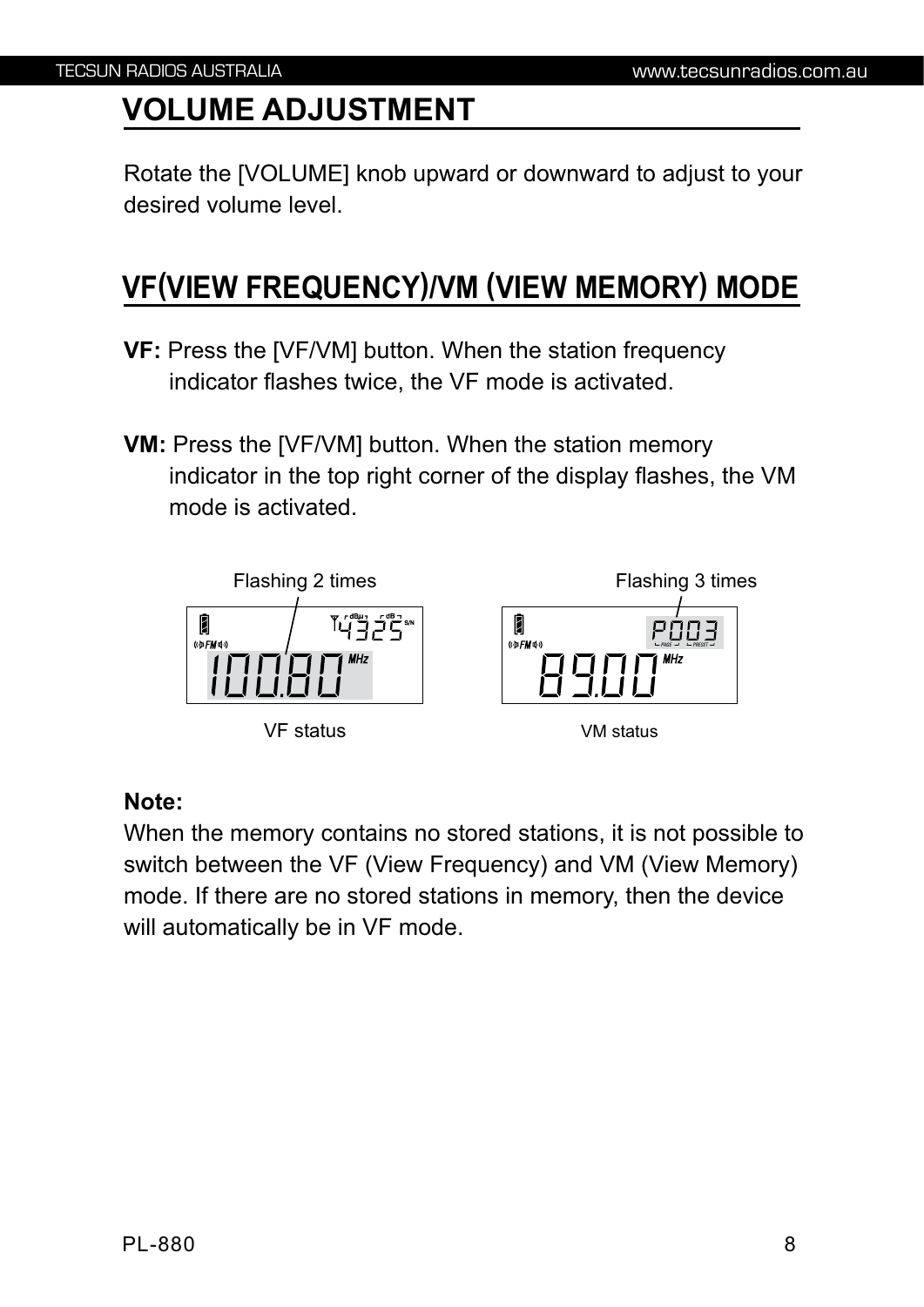### **TUNING INTO STATIONS**

Turn on the radio, then select your desired band by pressing on either the FM, AM or SW buttons.

Now, you can tune into your favorite stations using any of the following tuning methods:

#### **MANUAL TUNING**

In View Frequency (VF) mode, rotate the [TUNING] knob to search for your desired stations.

#### **AUTO BROWSE**

In VF mode, press & hold the [VF/VM] button. The " >> " symbol advances from left to right and the device will automatically browse the available stations, staying on each station for about 5 seconds.



Auto browse station

To stop the auto browse function, simply rotate the [TUNING] knob or press the [VF/VM] button to confirm your desired station.

#### **Note:**

While operating the "AUTO BROWSE" function, you can press the [MEMORY] button anytime to store the station into memory, the radio will keep on browsing to the next available station.

#### **DIRECT KEYPAD ENTRY**

In "VF" mode, you can press the numeric keys [ 0 - 9 ] to directly enter a station frequency.

#### **Note:**

- 1. For FM band, ignore the decimal point when inputting frequency numbers. For example: enter 8, 9, 3 for FM 89.3 MHz.
- 2. If the entered frequency is not within the covering range, the error "Err" symbol will be displayed.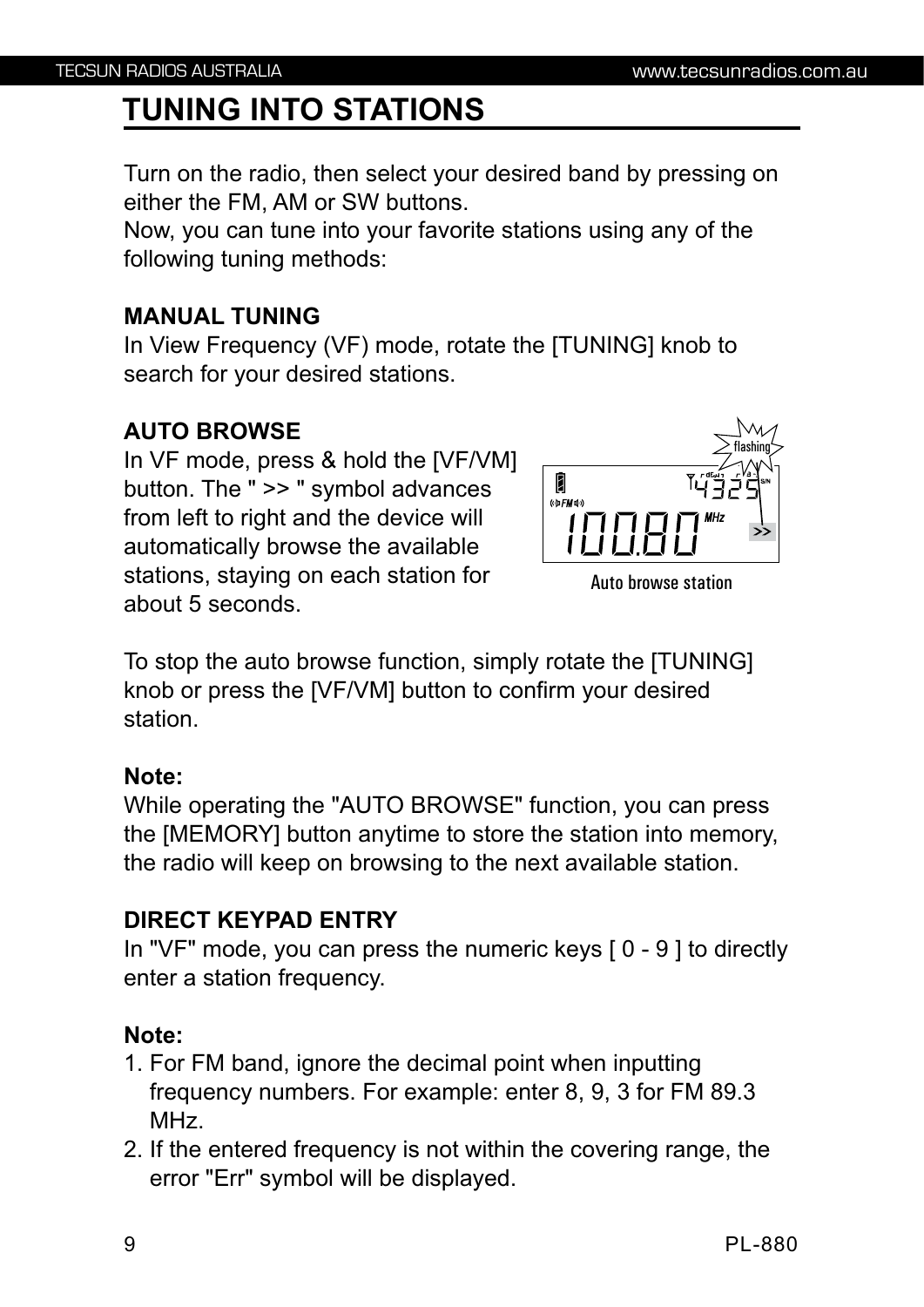### **WORKING WITH STATION MEMORIES**

There are 3050 station memories for this device, with great flexibility in memory storage. Please refer to the chart below:

- 1. Memory PAGE 0, noted as "P0", consists of 650 station memories, 100 assigned for FM/MW/LW/SSB and 250 for SW.
- 2. Memory PAGE 1 to 24, noted as "P1", "P2" etc., each page consists of 100 station memories, in total 2400 station memories.

| Memory      | Memory for each band (650) |     |                                                        | Memory amount all bands (2400) |
|-------------|----------------------------|-----|--------------------------------------------------------|--------------------------------|
| <b>Band</b> | Page 0 [P0]                | ATS | Page 01-24                                             | <b>ATS</b>                     |
| <b>FM</b>   | 100                        |     | Each memory<br>page can store<br>100 station<br>memory |                                |
| MW          | 100                        |     |                                                        |                                |
| LW          | 100                        |     |                                                        |                                |
| <b>SW</b>   | 250                        |     |                                                        |                                |
| <b>SSB</b>  | 100                        |     |                                                        |                                |

#### **Note:**

When viewing the stored stations in P0, it will only show the stations of the band that was selected when entering the VM mode. If you wish to see the stored stations from a different band, select the band of your preference and reenter the VM mode. In all other pages  $(P1 - P24)$ , it is not necessary to preselect the band; the device will show the stored stations from all bands.

#### **STORING STATIONS MANUALLY**

- 1. In VF mode, press the [FM], [AM], [SW] button for band selection, then tune into your desired station.
- 2. Press the [MEMORY] button, "PRESET" will flash in the top right corner of the display, then rotate the [TUNING] button to select a memory address.



3. Press the [MEMORY] button again to confirm or wait for about 3 seconds to automatically store the station into memory.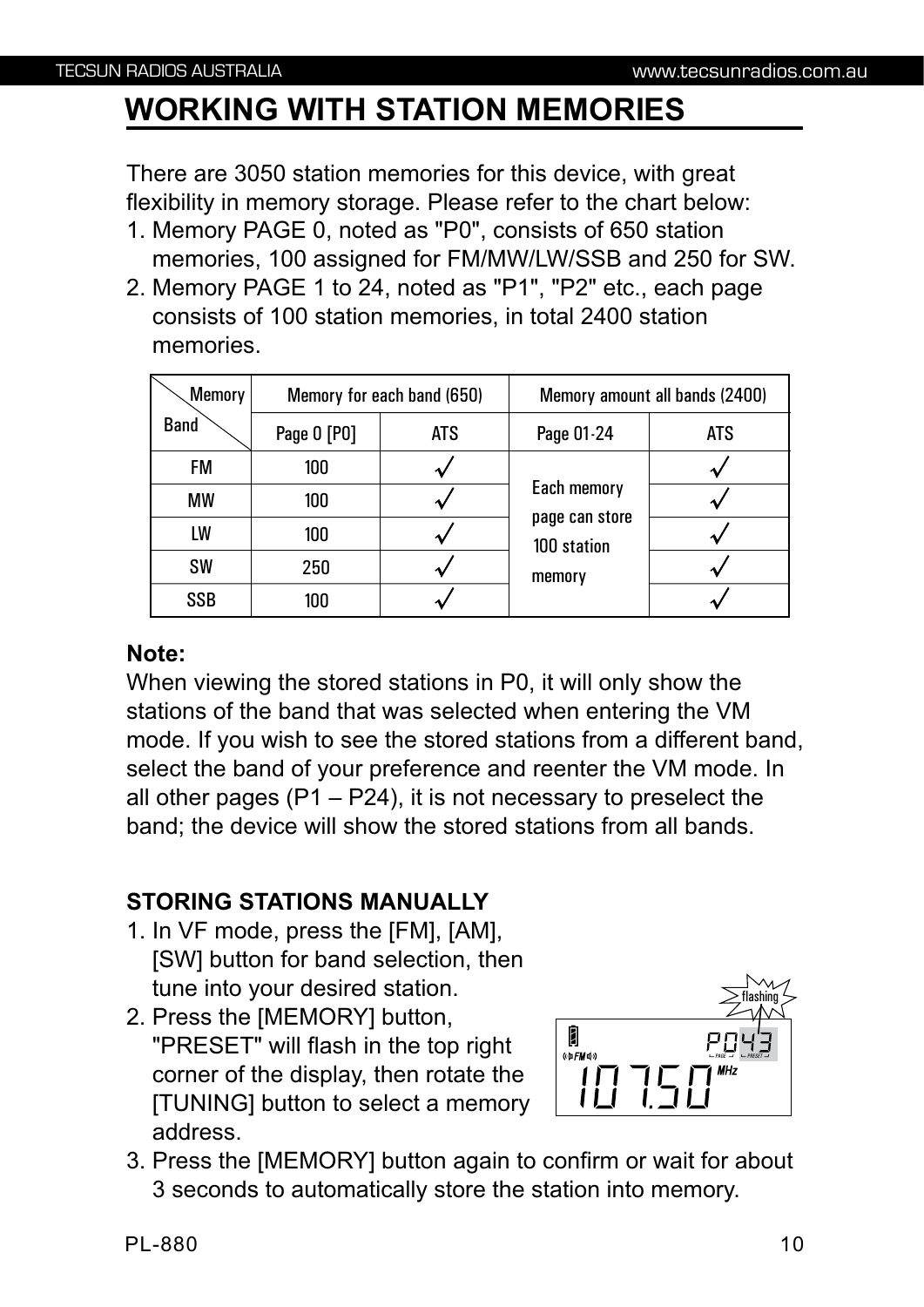#### **SEMI – AUTO STORAGE**

While operating the "Auto Browse" function, you can press the [MEMORY] button to store stations into memory, thereby avoiding any unwanted stations.

In VF mode, press & hold the [VF/VM] button. The " **>>** " symbol advances from left to right and the device will automatically browse the available stations, staying on each station for about 5 seconds.

To stop the auto browse function, simply rotate the [TUNING] knob or press on the [VF/VM] button to confirm your desired station.

### **AUTO TUNING STORGARE (ATS)**

- 1. In VF mode, fully extend the telescopic antenna, and press the [FM] button to select the FM band.
- 2. Press & hold the [FM] button. "PRESET" flashes in the upper right corner and the station frequency starts running.
- 3. When the frequency stops running, it means the ATS operation has been completed; all available stations are now stored into memory. You can rotate the [TUNING] knob to view all the stored stations.

#### **MW/LW ATS:**

- 1. Press the [AM] button to select MW or LW band.
- 2. Press & hold [AM] button to operate the ATS function.



Auto browse station



Auto tuning storage (ATS) status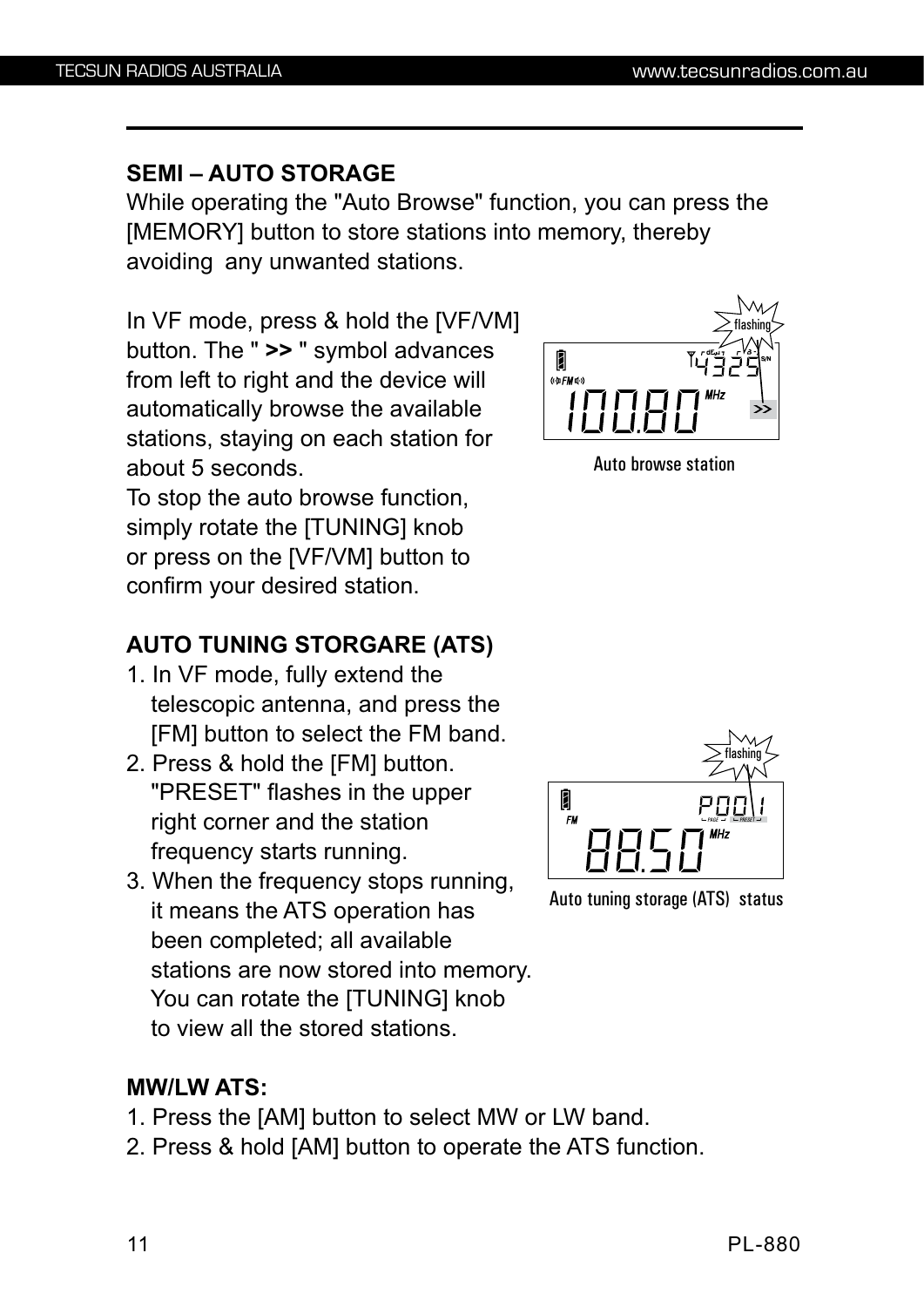#### **SW ATS:**

- 1. Fully extend the telescopic antenna and press the SW  $\lceil \vee \rceil$  or  $\lceil \bigwedge$  button to select SW band.
- 2. There are two modes for ATS tuning: Mode A: Press & hold the  $[ \vee ]$  button to operate ATS for

stations within all meter bands;

Mode B: Press & hold the  $\lceil \sim \rceil$  button to operate ATS only for stations within the present meter band.

#### **Note:**

- 1. When using the ATS function for FM, MW/LW or SW mode A, previously stored radio stations will be replaced automatically by the newly found stations.
- 2. When using the ATS function in SW mode B, previously stored radio stations will not be replaced; all newly found radio stations will be stored in the blank memory addresses.
- 3. If there is too much interference in your surrounding, or many mirrors or blank stations are stored during ATS operation, you should extend the telescopic antenna to enhance FM & SW reception, or rotate the radio for better reception of MW & LW. You can also push the [ANT. GAIN] switch to the position [NORMAL] or [LOCAL] to enhance the ATS function.

#### **MEMORY PAGE SELECTION**

- 1. Press the [FM], [MW/LW] or [SW] button for band selection, then tune into your desired station.
- 2. Press the [MEMORY] button. The memory address flashes in the upper right corner of the display.
- 3. Press the [- PAGE +] buttons to choose your desired memory page, then rotate the [TUNING] knob to select your preferred memory address. Press the [MEMORY] button again to confirm, or wait for 3 seconds to automatically store the station into memory.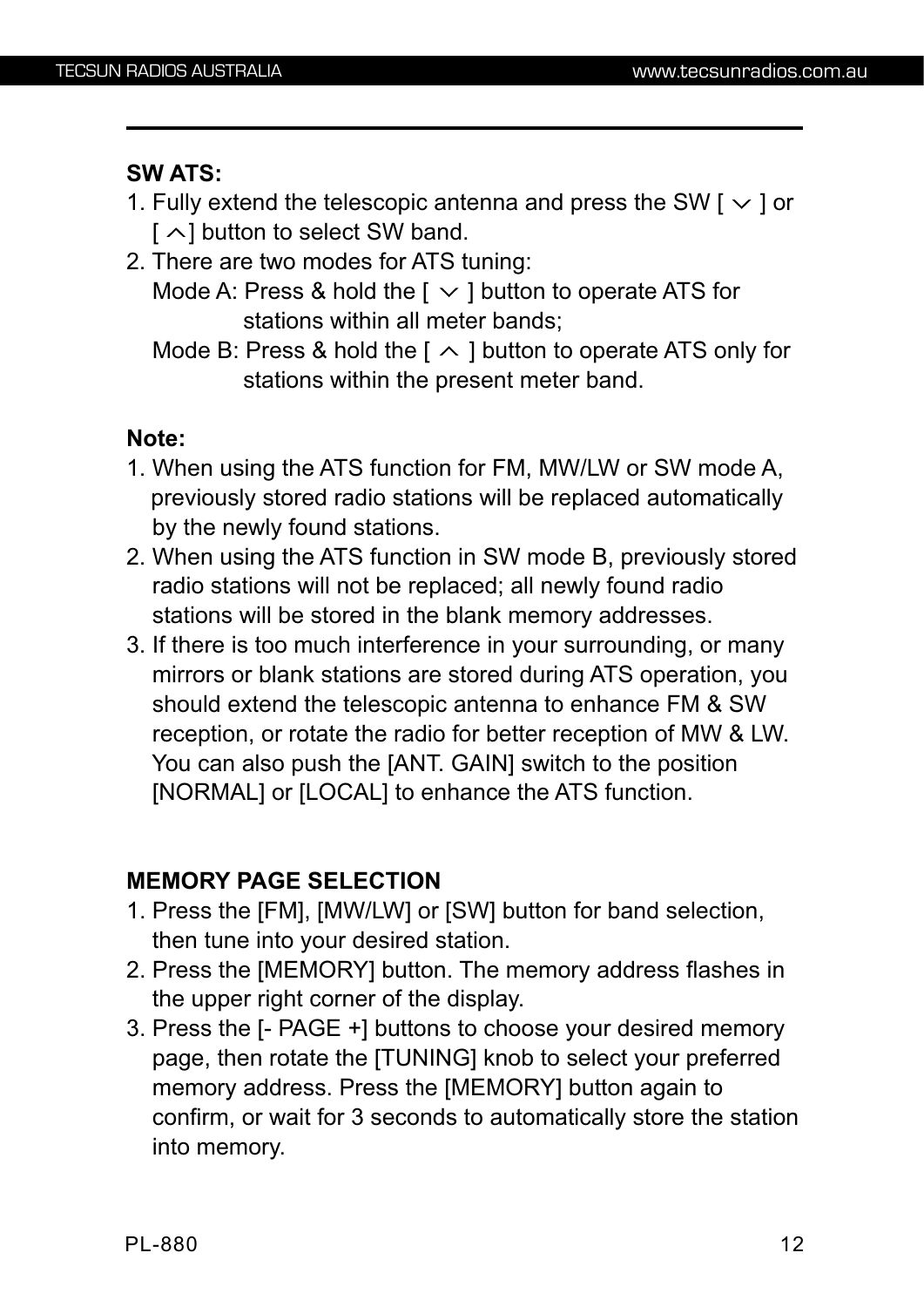### **LISTENING TO STORED STATIONS**

#### **MANUALLY BROWSE STORED STATIONS**

Select the band of which you want to view the stored stations, then press the [VF/VM] button to enter the VM mode. Rotate the [TUNING] knob to view the stored stations within a memory page. To view the stored stations of other memory pages, press the [- PAGE +] buttons to change the page.

#### **Note:**

When viewing the stored stations in P0, it will only show the stations of the band that was selected when entering the VM mode. If you wish to see the stored stations from a different band, select the band of your preference and reenter the VM mode. In all other pages  $(P1 - P24)$ , it is not necessary to preselect the band; the device will show the stored stations from all bands.

#### **AUTO BROWSE STORED STATIONS**

Select the band of which you want to view the stored stations, then press the [VF/VM] button to enter the VM mode. Press & hold the [VF / VM] button until "PRESET" flashes in the upper right corner of the display. The device will auto browse all stations in the selected memory page, staying on each station for about 5 seconds. To stop browsing, rotate the [TUNING] knob or press the [VF / VM] button again. To view the stored stations of other memory pages, press the [- PAGE +] buttons to change the page.

#### **Note:**

When viewing the stored stations in P0, it will only show the stations of the band that was selected when entering the VM mode. If you wish to see the stored stations from a different band, select the band of your preference and reenter the VM mode. In all other pages  $(P1 - P24)$ , it is not necessary to preselect the band; the device will show the stored stations from all bands.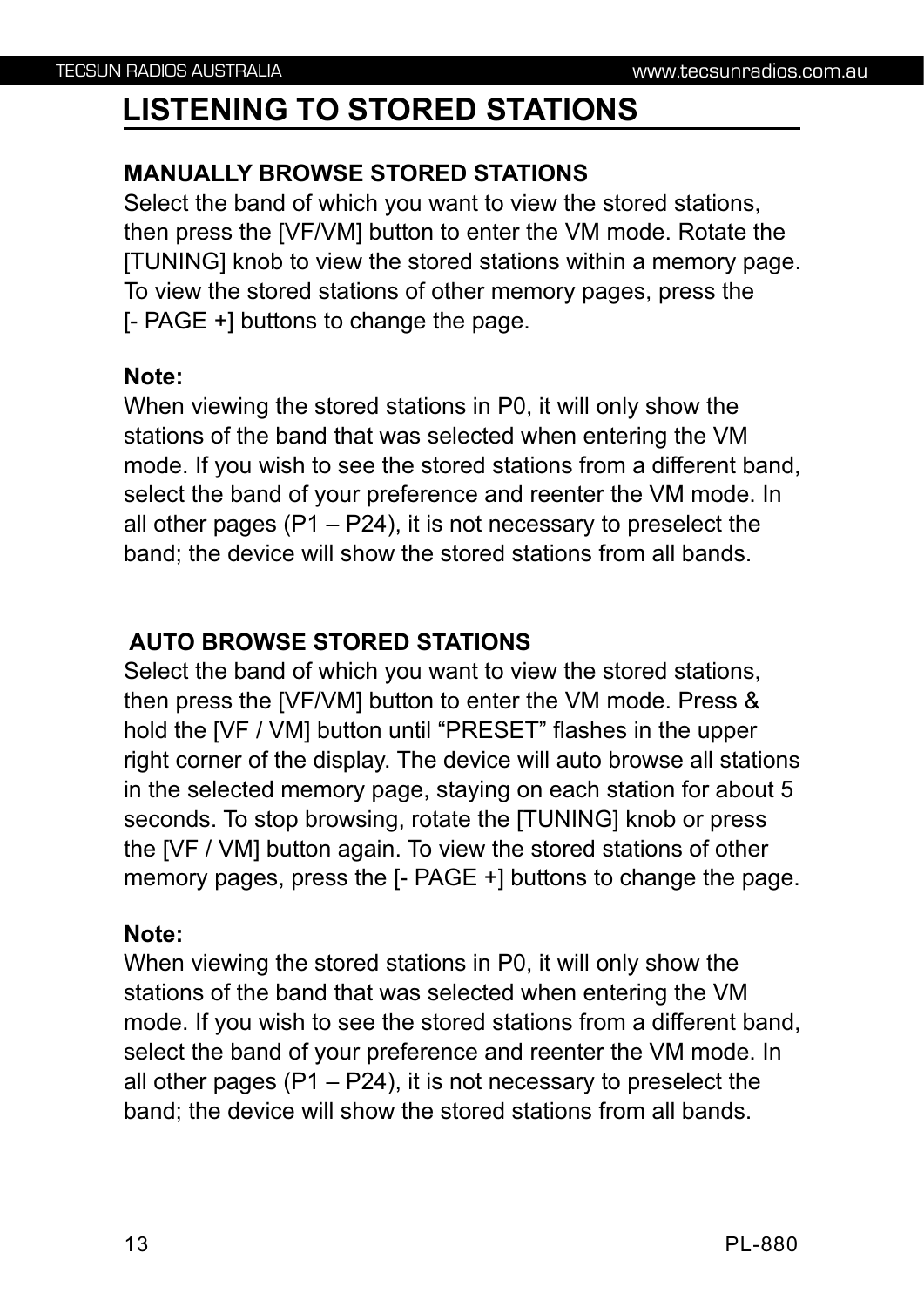#### **DIRECT ENTRY INTO STORED STATIONS**

In VM mode, first enter the memory page from which you want to select the address. To select a memory page, press the [- PAGE +] buttons. While it flashes, type in the page number (0 - 24) by pressing the corresponding numeric keys [0 - 9].

When entered the preferred memory page, select the address by pressing the corresponding numeric keys [0 - 9].

#### **Note:**

If the display shows "----" behind the page number after changing pages, it means there are no stored stations on that page. If "----" is shown after entering an address in a page that has stored stations, it means the selected memory address does not exist.

### **DELETING STATION MEMORIES**

#### **MANUALLY DELETE A SINGLE STATION**

Rotate the [TUNING] knob to select the memory that you want to delete, press & hold the [DELETE] button, "dEL" & "Preset" will flash on the display. Press the [DELETE] button again to remove the unwanted memory address.



#### **Note:**

If the [DELETE] button is not pressed for confirmation within 3 seconds, the delete function is exited automatically.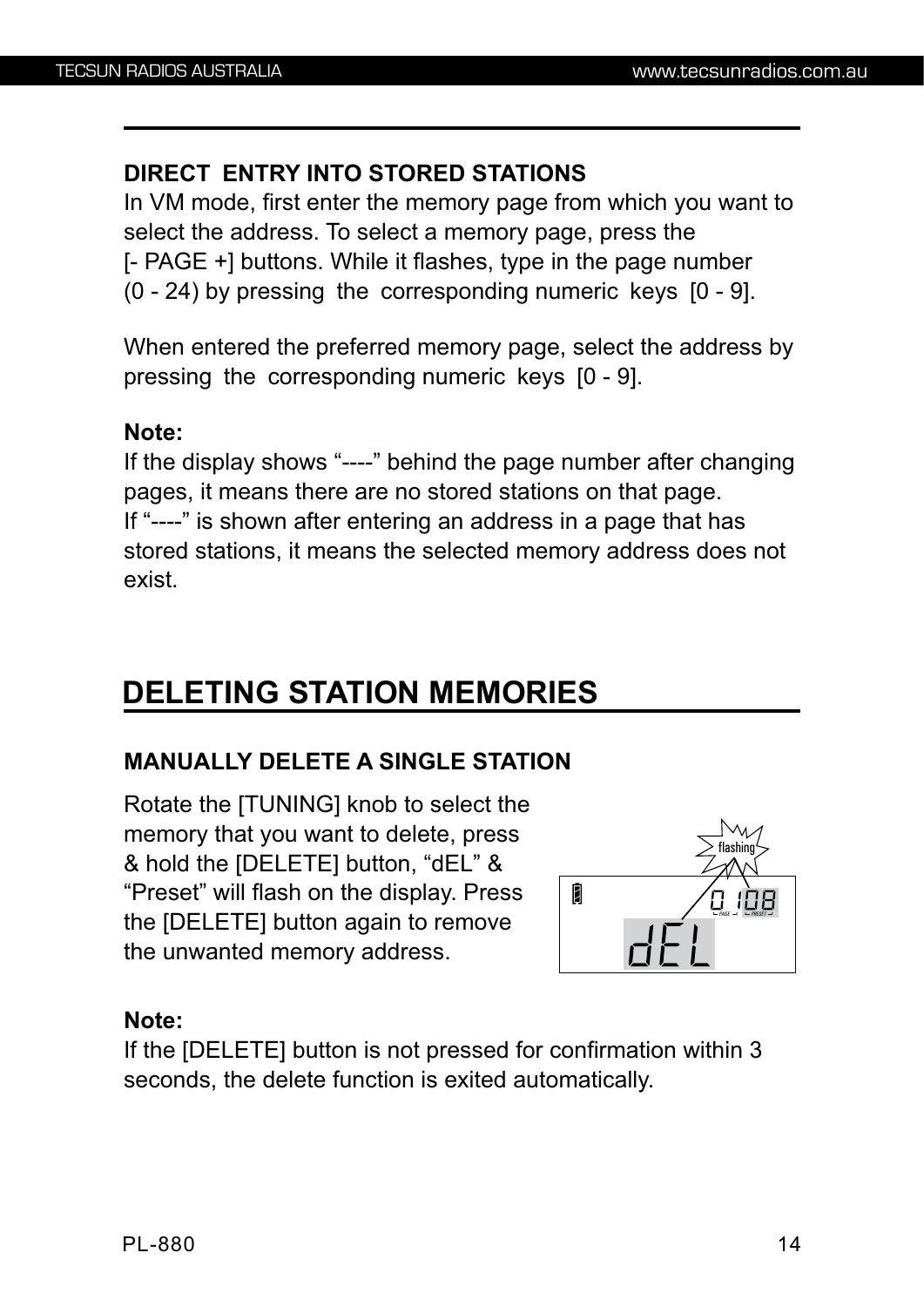#### **SEMI-AUTO DELETE A SINGLE STATION**

In VM mode, press & hold the [VF/VM] button. "PRESET" will flash and the device will automatically browse the stored stations within the selected memory page, staying on each station for about 5 seconds. While operating this "Auto Browse" function within the memory, you can press the [DELETE] button to remove

stations from the memory. No confirmation is required and the browsing continues immediately. To stop the auto browse function, rotate the [TUNING] knob or press on the [VF/VM] button.



#### **MANUALLY DELETE ALL STATIONS (WITHIN A PAGE)**

Press & hold the [DELETE] button for 3 seconds and notice that both the page number as well as "dEL" flashes on the display; press the [DELETE] button again to delete all stored stations within the selected memory page.



#### **Note:**

If the [DELETE] button is not pressed for confirmation within 3 seconds, the delete function is exited automatically.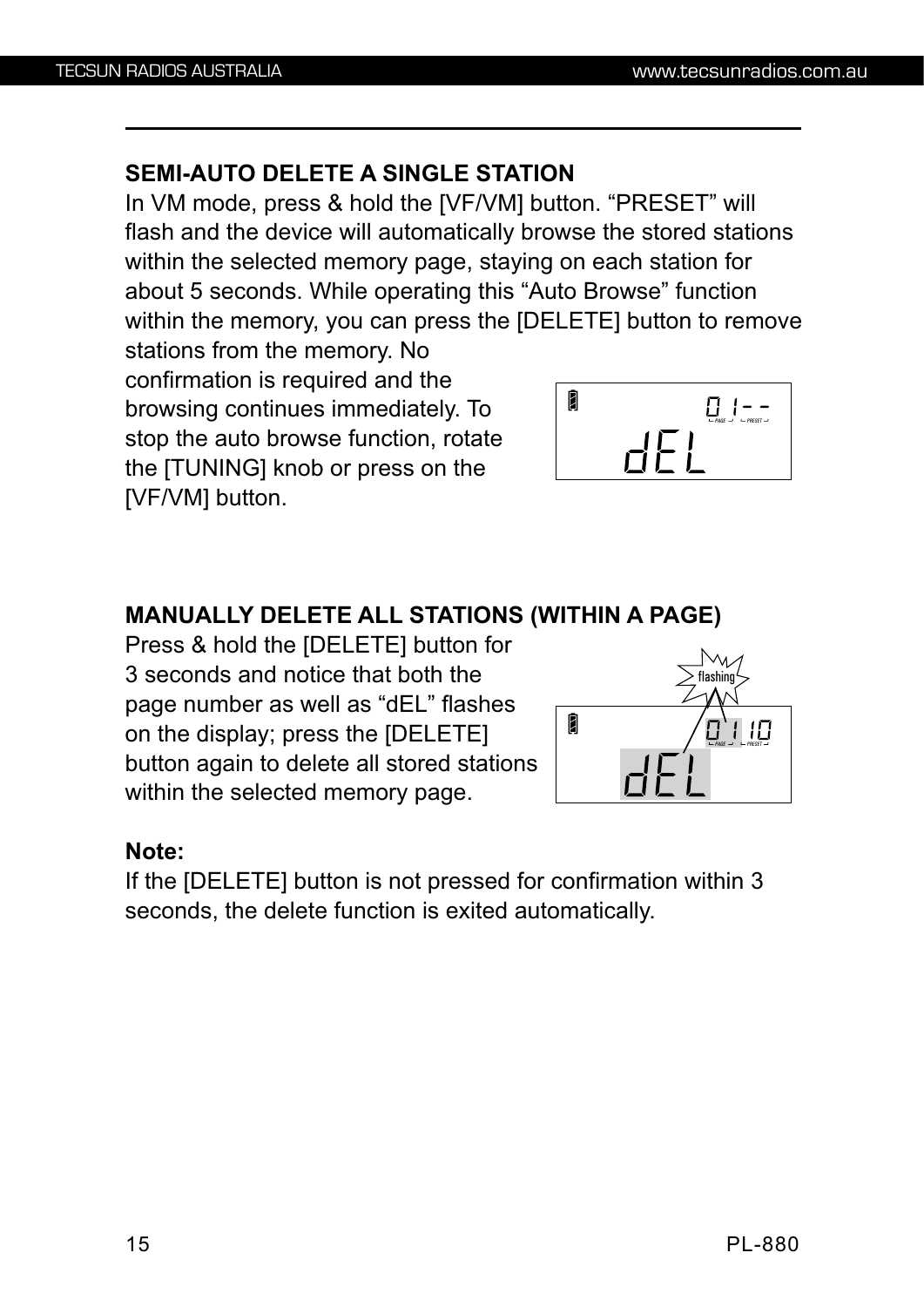### **SLEEP TIMER**

- 1. In POWER OFF mode, press & hold the [POWER] button untill ihe sleep timer symbol " **الصَّا** " flashes on the display.
- 2. Rotate the [TUNING] knob immediately to select a sleep timer from 1 - 120 minutes or select "  $\Box \cap$  " for POWER ON mode (the radio will be turned on after 1 second).



**Note:** The default setting of the sleep timer is " $\prod_{n=1}^{\infty}$ ".

### **TIME SETTING**

- 1. Press & hold the [TIME] button until the hours indicator starts flashing. Rotate the [TUNING] knob to adjust the hours, or directly input the time by pressing the  $10 - 9$  I numeric keys.
- 2. While the hours indicator is flashing, press the [TIME] button again to select the minutes indicator. Rotate the [TUNING] knob to adjust the minutes**, o**r **d**irectly enter  **i**t **b**y **p**ressing the **[**0 – 9**] n**umeric **k**eys.
- 3. Short press the [TIME] button to confirm, or wait for 3 seconds to automatically confirm the time setting.

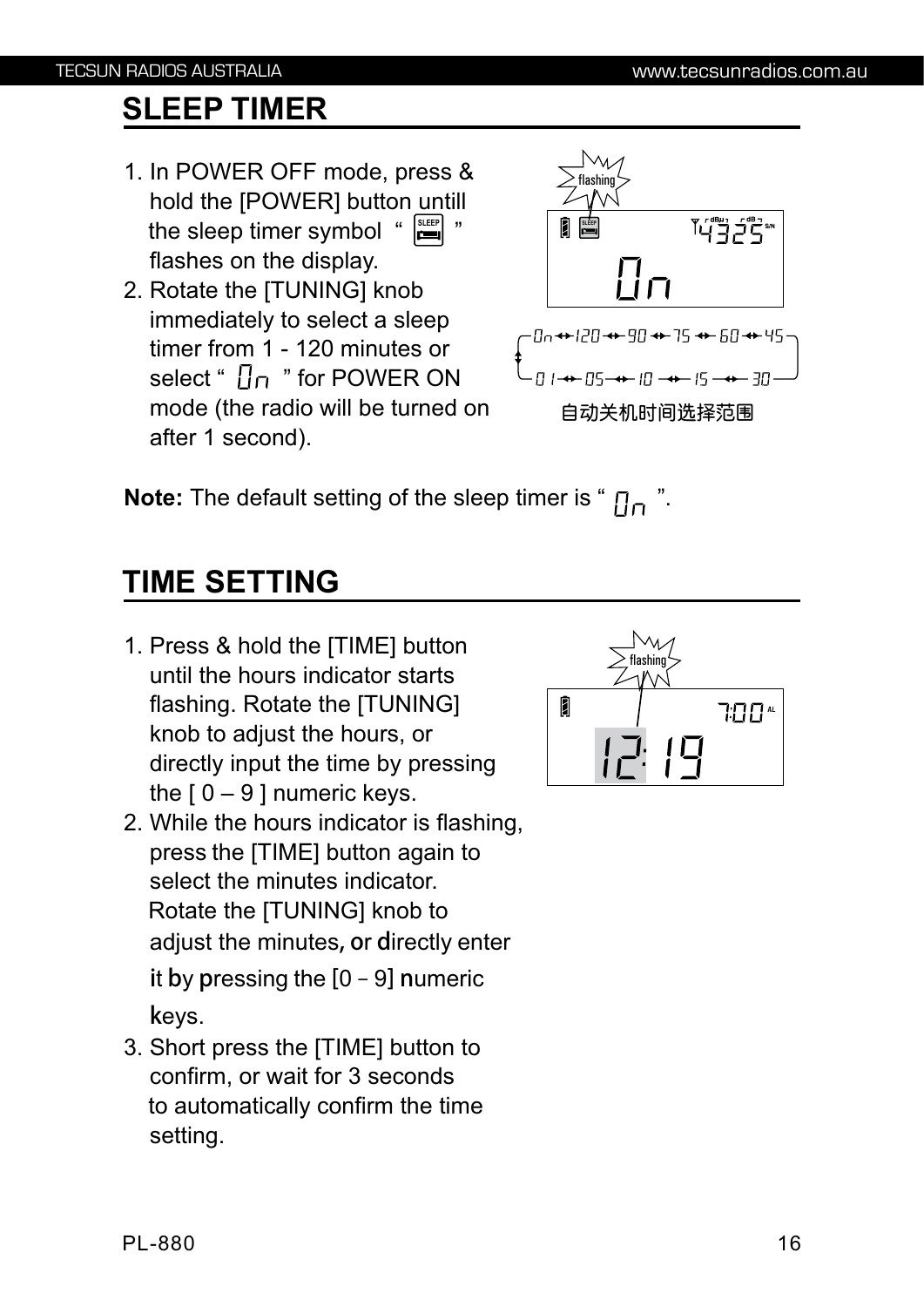## **ALARM SETTING (By Radio)**

- 1. Press & hold the [ALARM] button until the hours indicator starts flashing in the upper right corner of the display. Rotate the [TUNING] knob to adjust the hours, or directly enter the alarm time by pressing the  $[0 - 9]$  numeric keys.
- 2. While the hours indiator flashes, press the [ALARM] button to select the minutes indicator. Rotate the [TUNING] knob to adjust the minutes, or directly enter it by pressing the  $[0 - 9]$  numeric keys.
- 3. Press the [ALARM] button again, then rotate the [TUNING] knob to select from 1 - 90 minutes to set the "Alarm Off Timer". This is the duration after which the radio will turn off automatically.
- 4. Press the [ALARM] button to confirm the setting or wait for 3 seconds, the unit will automatically confirm the alarm setting.

### **ACTIVATE / DEACTIVATE THE ALARM**

This device has a radio alarm, the duration of which can be set from 1 - 90 minutes. To activate the alarm function, press the [ALARM] button. The alarm " $\mathbb{Z}$ " symbol appears on the display. To deactivate the alarm function, press the [ALARM] button again. The alarm " $\mathbb{Z}$ " symbol will disappear.



Alarm off timer

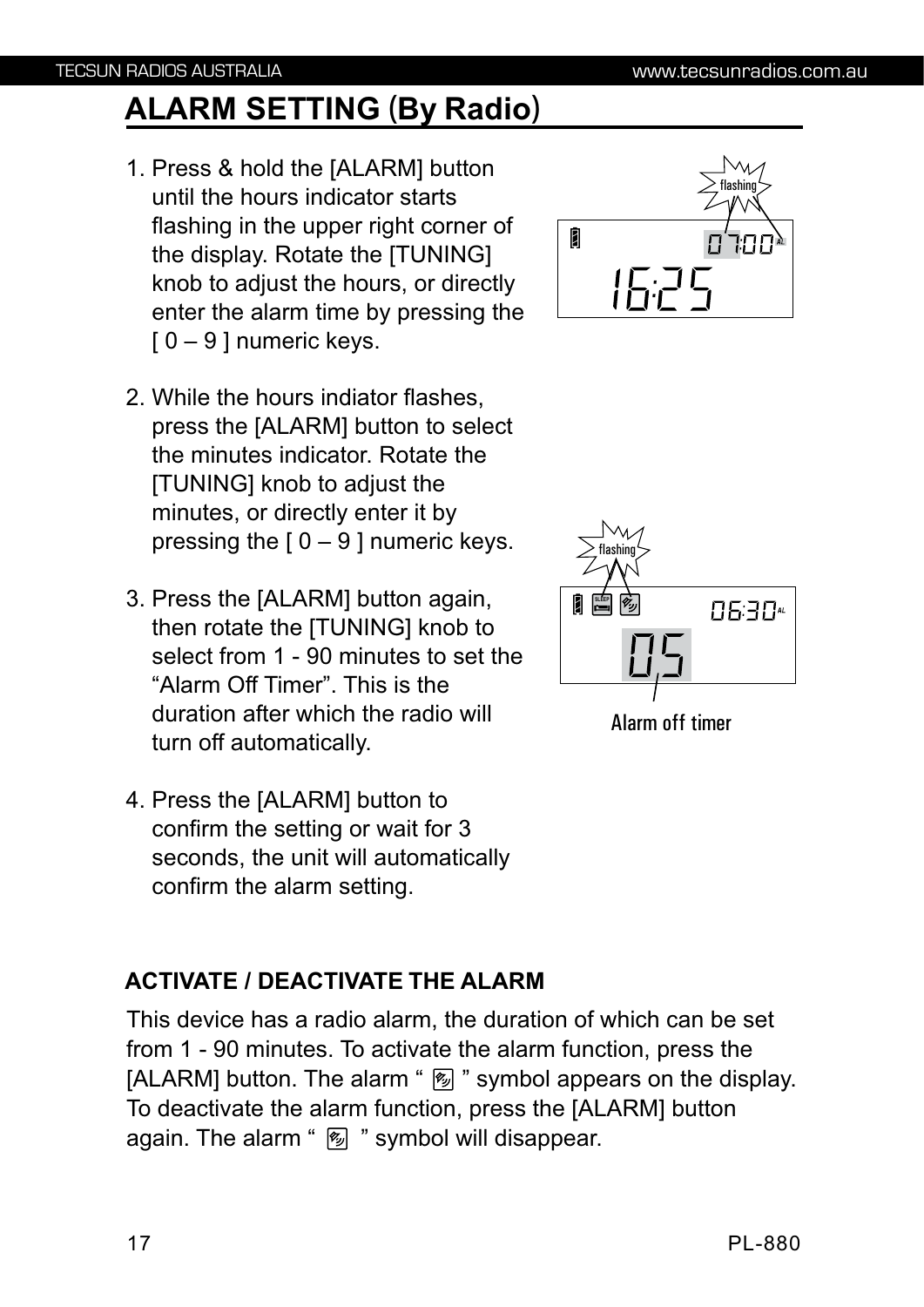#### **ALARM STATION SETTING**

- 1. Turn on the device and select your preferred station for the alarm sound. Adjust your desired alarm volume level.
- 2. Press the [MEMORY] button to store the alarm station.
- 3. Immediately press the [ALARM] button to select the stored station. If the station is selected successfully, the alarm time is briefly shown on the upper right corner of the display.
- 4. You many now turn off the device**.**

#### **TURNING OFF THE ALARM**

When the alarm goes off, press the [POWER] button to turn off the alarm and enter the radio listening mode. Press the [POWER] button again to turn off the radio.

#### **SNOOZE FUNCTION**

When the alarm goes off, press the [SNOOZE] button to temporarily turn off the alarm. The alarm will go off again after 5 minutes.

### **LCD BACKLIGHT**

This device has an intelligent backlight function, meaning the orange backlight is lid for about 5 seconds after operating any keys or knobs.

You can also push the [ON/OFF LIGHT] switch to "ON" to keep the backlight of the LCD lid.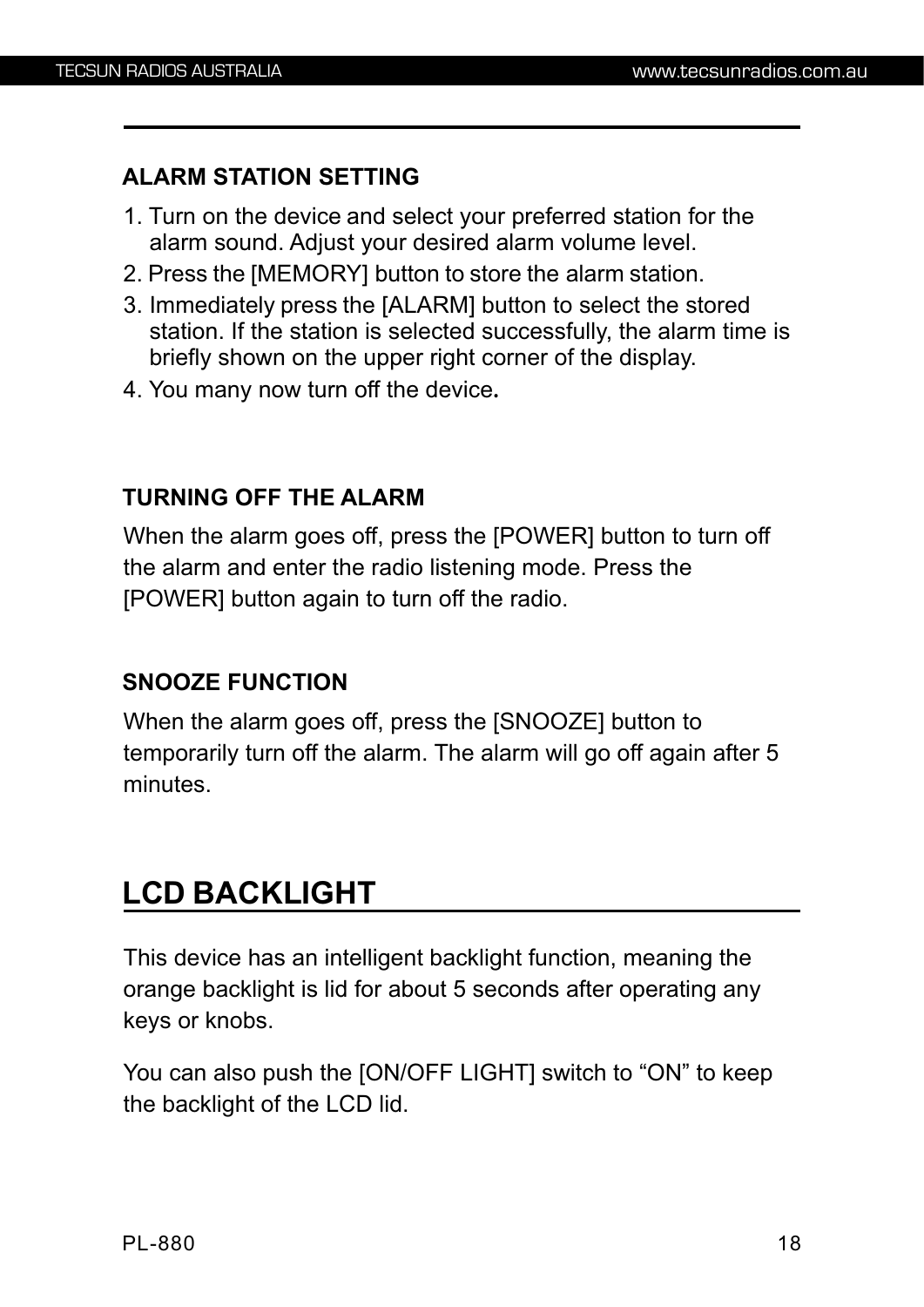### **FM STEREO**

- 1. When listening to radio broadcastings through stereo earphones, press the [FM.ST] button to activate the stereo function; the "  $\sqrt{w}$   $\sqrt{w}$  " symbol appears on the display. If the FM signal is too weak, it is advisable to turn off the stereo function by pressing the [FM ST.] button again; the "  $\omega$   $\omega$  " symbol disappears.
- 2. When listening to FM stereo through a speaker, it is advisable to turn off the stereo function to improve sound quality.
- 3. The stereo function will not be activated and the "  $\binom{10}{10}$   $\binom{10}{10}$   $\binom{10}{10}$  symbol will not appear if the FM station is not in stereo broadcasting.

### **AM BW (BANDWIDTH) SELECTION**

Press the [AM BW] button to select your desired bandwidth for MW, LW, SW and SSB.

**In SW, MW, LW mode:** Press the [AM BW] button repeatedly to select 9、5、3.5、2.3 kHz AM bandwidth.

#### **In SSB mode (with LSB/USB displayed on top of the**

**frequency):** Press the [ AM BW] button repeatedly to select 4、 3、2.3、1.2、0.5 kHz AM bandwidth.

#### **Wide Band:**

It has better audio fidelity when receiving strong signals or local stations.

#### **Narrow Band:**

It is suitable to receive weak and long distance stations as the narrow band is able to limit the interference from adjacent strong signals and reduce background noise.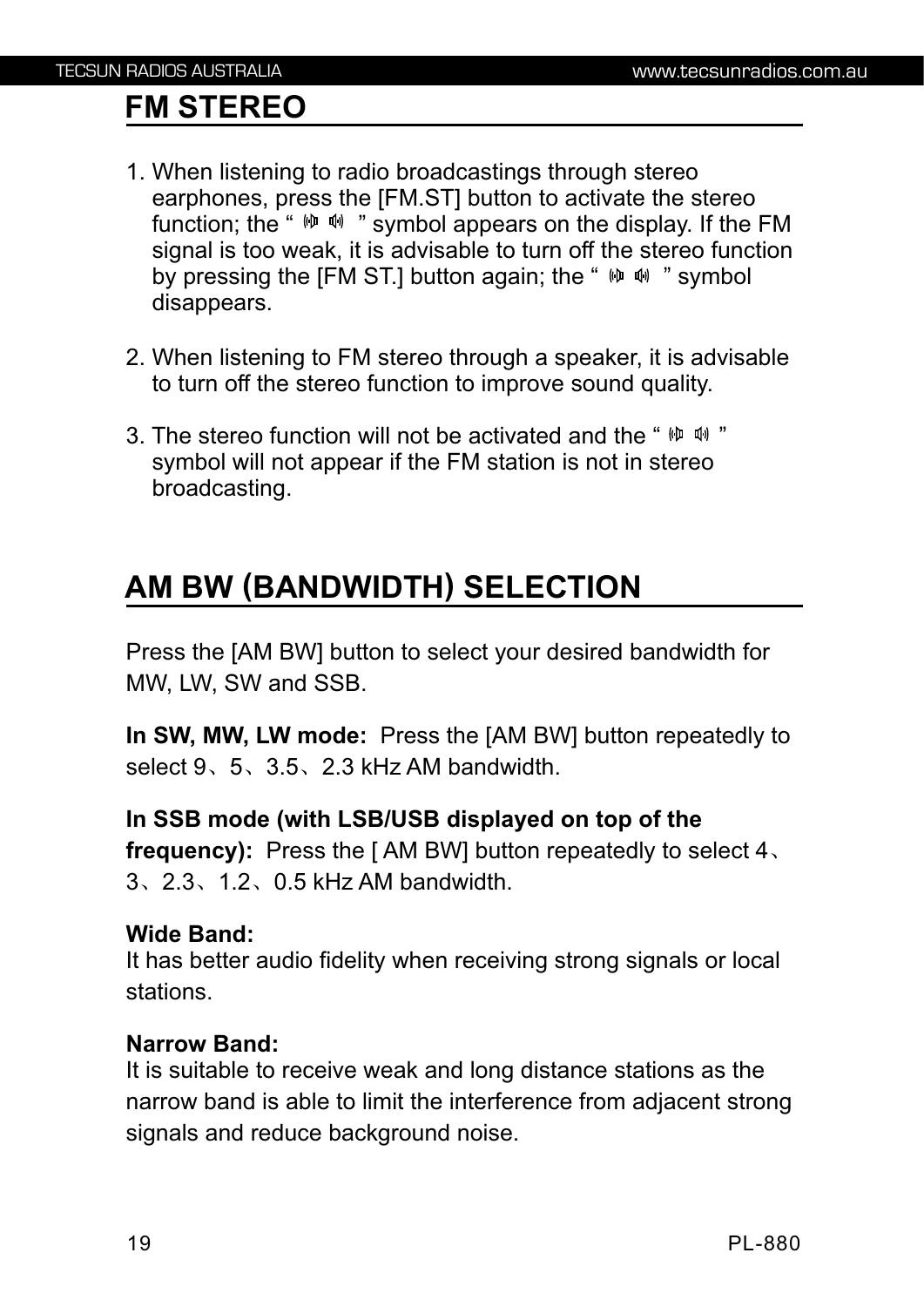### **ENHANCING SW SENSITIVITY USING ANT. GAIN**

While listening to SW, push the [ANT.GAIN] switch to "DX" position for normal listening. For stations with a strong signal or strong electrical interference, push the [ANT.GAIN] switch to either "NORMAL" or "LOCAL" to achieve better sensitivity.

### **TONE CONTROL**

Push the [TONE] switch upward for "TREBLE" listening, downward or "BASS" tone.

### **KEY LOCK FUNCTION**

To activate the key lock function, press & hold the  $[-\infty]$  button; the " $\pi$ <sup>o</sup> " symbol appears on the display.

Press & hold the  $\lceil -\infty \rceil$  button again to unlock.

### **DISPLAY MODE CONVERSION**

In POWER ON mode, repeatedly press the [DISPLAY] button to view the time, alarm setting, or Signal Strength/SNR in the upper right corner of the display.

### **LINE-OUT FUNCTION**

The device is able to output the signal by using an audio cable to connect either an external amplifier or recording device.

**Note:** While connected, the volume can only be adjusted on the external device.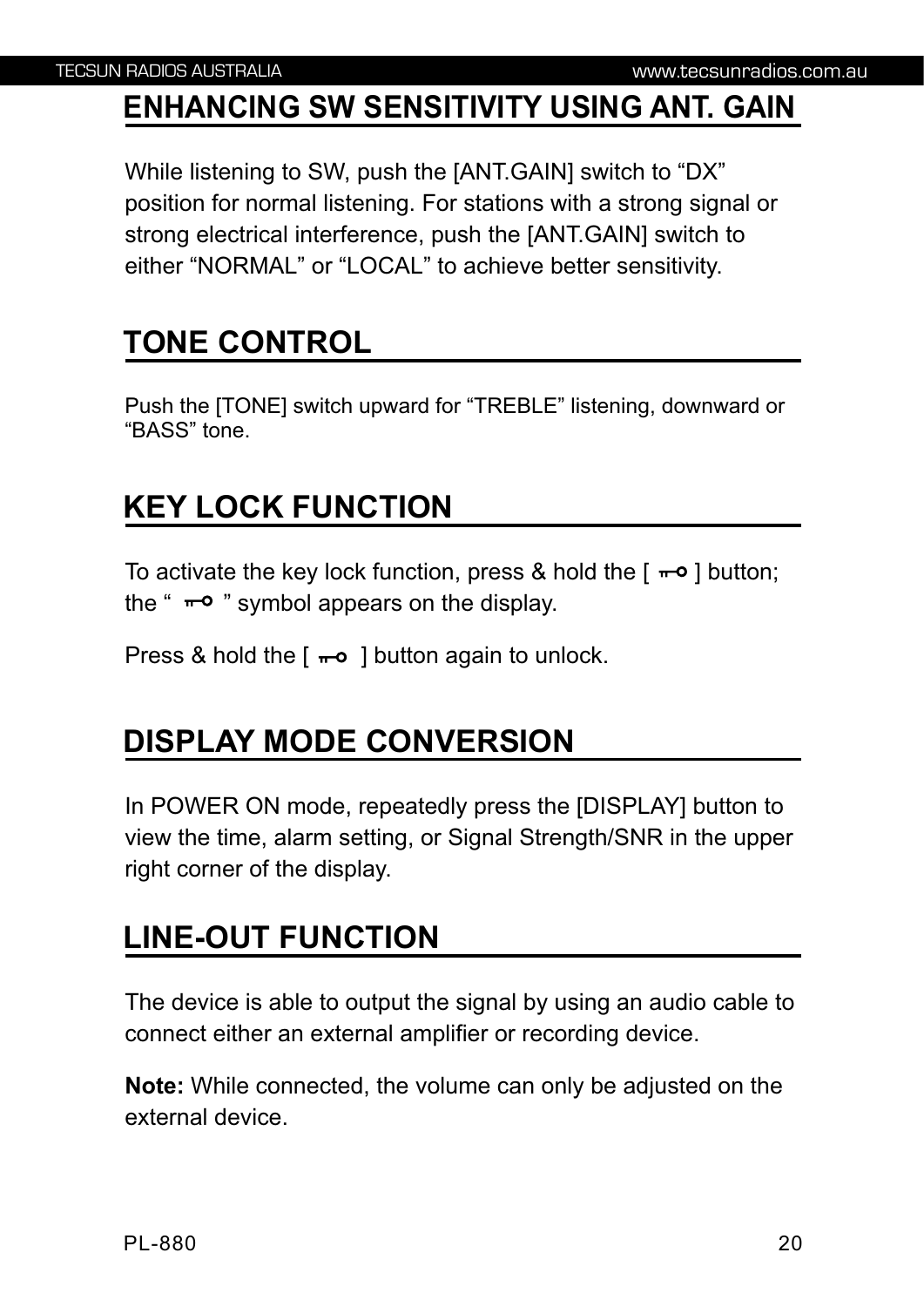### **SINGLE SIDE BAND (SSB)**

1. In Shortwave mode, press the [USB/NORM] or [LSB/NORM] button to select either Upper Side Band (USB) or Lower Side Band (LSB).



- 2. Enter the SSB frequency directly by pressing the numeric keys  $[0 - 9]$ .
- 3. Then dial the [FINE TUNING] knob to achieve a better quality reception.
- 4. Press the [USB/NORM] or [LSB/NORM] button again to exit the SSB mode.

#### **Note:**

When there is too much interference on AM or SW from adjacent stations, it is advised to activate the SSB function by selecting USB/LSB and then fine tune the frequency to eliminate the interference. Be aware that this method cannot eliminate strong adjacent station interference or same station interference.

### **ENHANCING SHORTWAVE RECEPTION**

Use the external wire antenna to plug into the [SW ANT] jack, then position the opposite end outside the window for better SW reception.

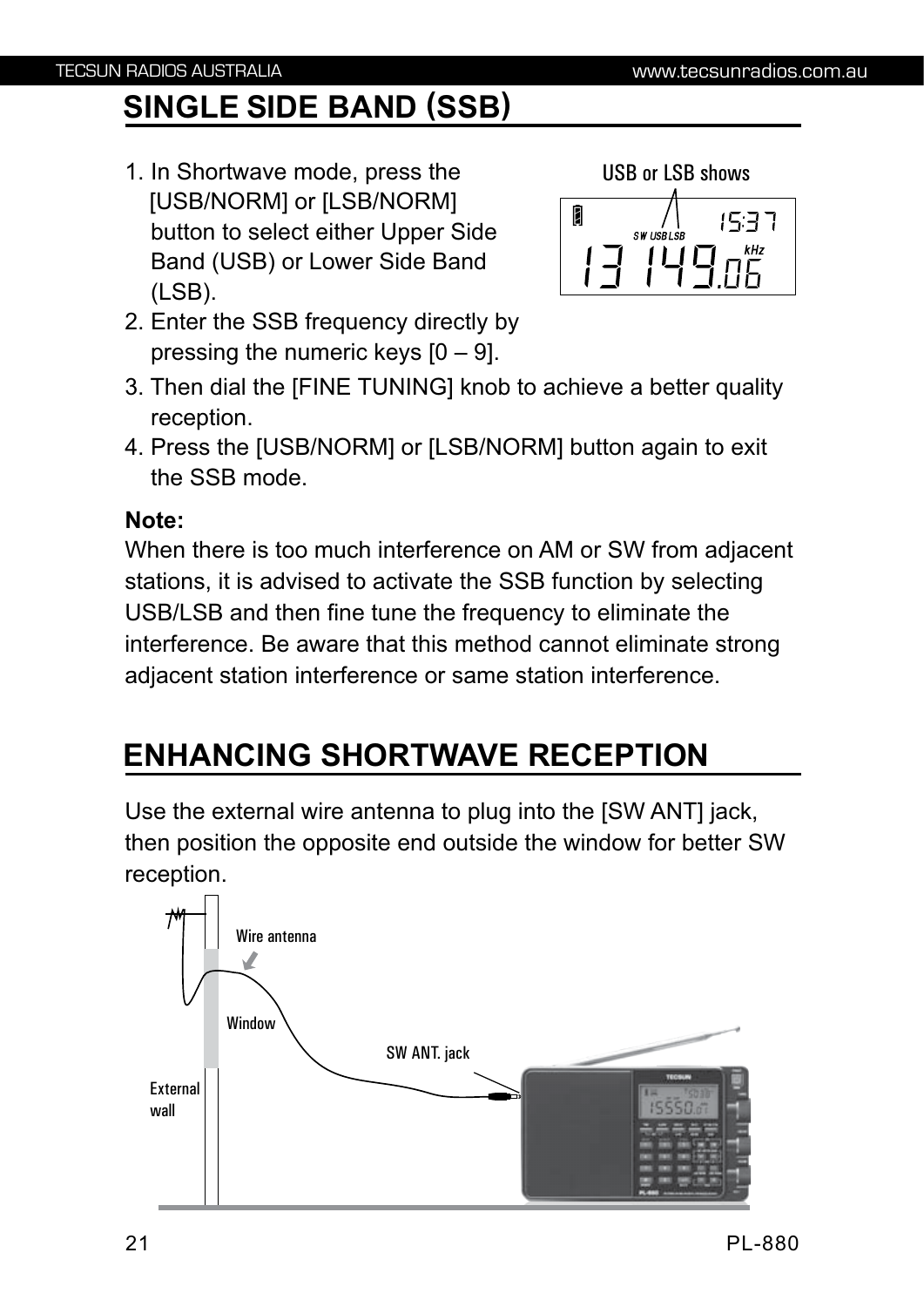### **CHARGING FUNCTION**

To utilize the built-in charging function, connect a 5V external power source with mini-USB plug to the device. The symbol "  $[$  " will advance from down to up while charging. It stops when the battery is fully charged.



#### **Note:**

In case the device is not used for an extended period, it is advisable to charge the included rechargeable battery once every 3 months for about 4 hours. This will extend the battery's life span and keeps it in good condition.

### **RESET FUNCTION**

If not functioning properly, you can reset the device by sticking a pointed object (such as a straightened paper clip) into the reset hole and gently press the [RESET] button.

#### **Note:**

Resetting the device will not delete any station memories.

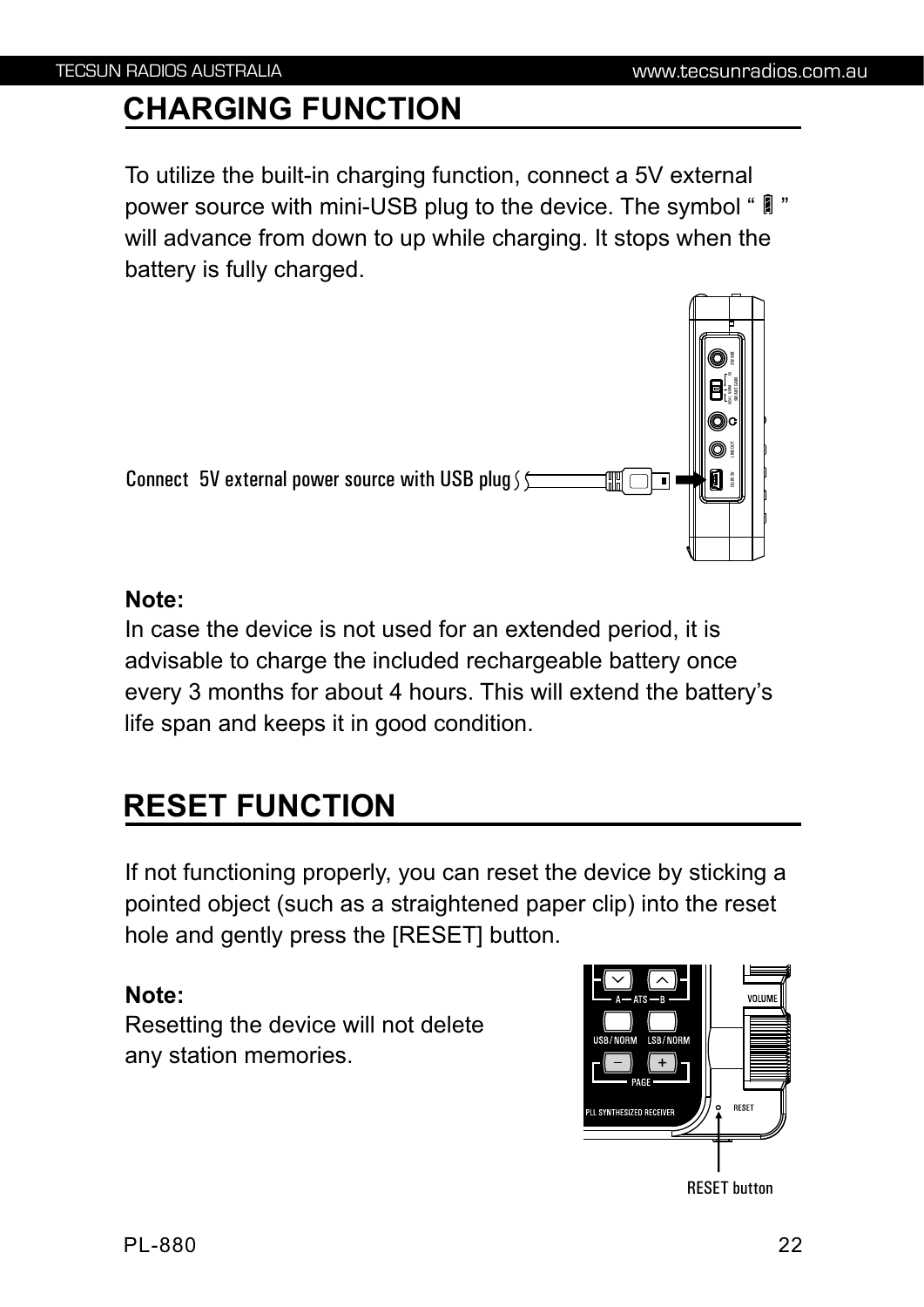### **SYSTEM SETTING (In Power Off Mode)**

#### **FM FREQUENCY RANGE**

Press & hold the [FM SET] button until 88-108MHz, 76-108MHz or 87-108MHz appears on the display. Press the [FM SET] button to select a suitable frequency range for FM.

#### **TURN ON/OFF LW**

To turn ON/OFF LW, press & hold the [MW/LW] button until "LW ON" or "LW OFF" appears on the display.

#### **MW (AM) 9K/10K TUNING STEPS**

To select your desired AM tuning steps, press & hold the [9/10kHz] button until "9kHz" or "10kHz" appears on the display.

#### **AUTO-SORTING STATION LIST**

In POWER OFF mode, to automatically sort all stored station memories, press & hold the  $\lceil \equiv \rceil$  button for about 2 seconds until the memory page number in the upper right corner starts running.

#### **This function is able to:**

- 1. Remove all duplicate stations. Especially useful after storing stations manually, as you may sometimes store a station more than once.
- 2. Auto-sorting the sequence of stored stations.
	- In page P0, select your desired band to find all stored stations in sequence of frequency (from low to high).
	- In page P01-24, all stored stations are placed in sequence of frequency (from low to high), and in sequence of FM, SW, MW, LW.

#### **Note:**

After auto sorting the station memories, the station sequence will be re-arranged.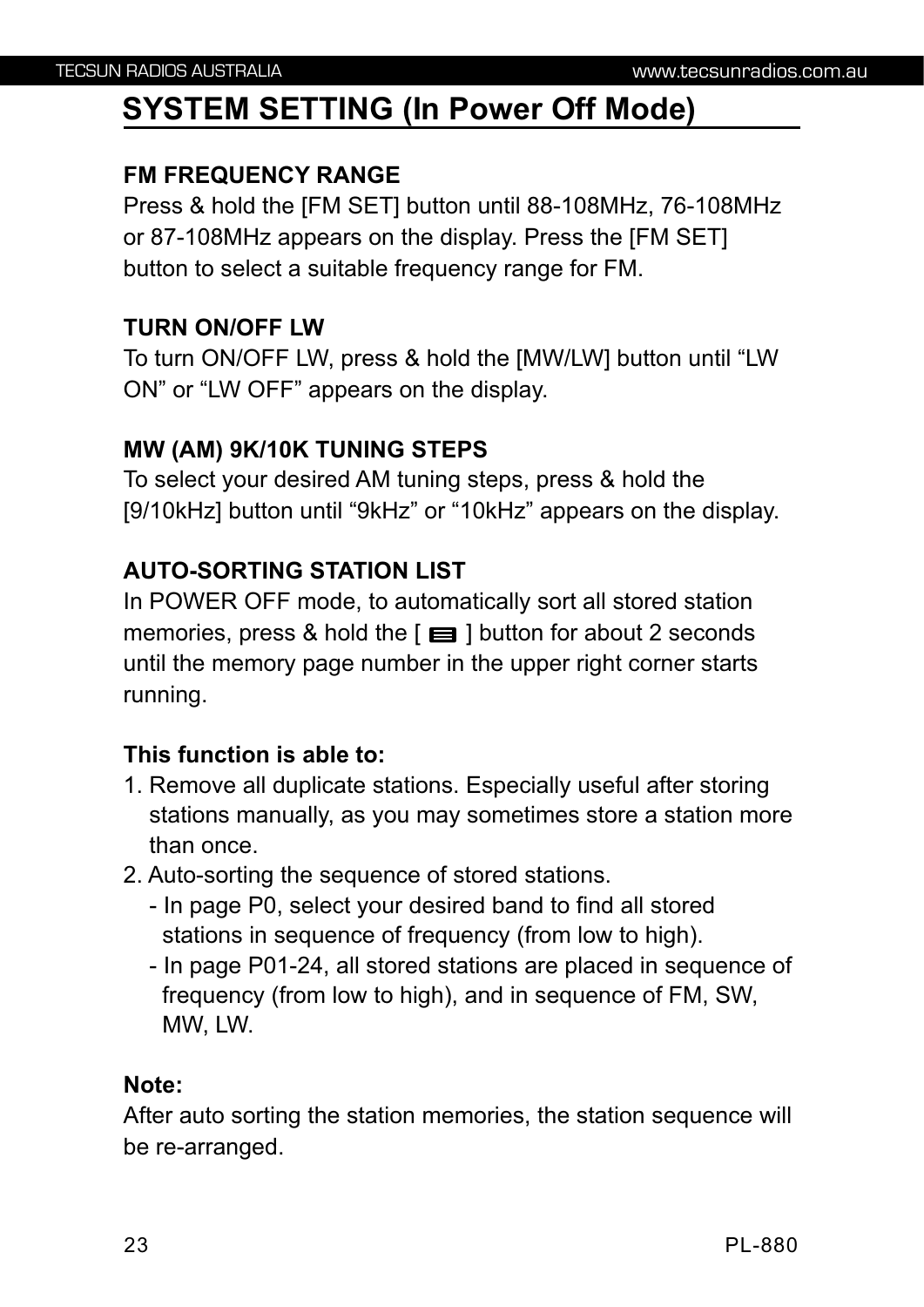### **RADIO MAINTENANCE**

- 1. Keep it dry. Rain, humidity and other types of liquids or moisture can contain minerals that may cause corrosion to components. If the device does accidentally get wet, remove the battery and wait for the radio to dry completely before placing it back.
- 2. Do not store the device in hot areas above +50 $^{\circ}$ C. High temperatures can shorten the life span of certain components.
- 3. Do not place or store the device in cold environments lower than -50 $\mathrm{^{\circ}C}$  . Otherwise, when the surrounding temperature rises to room temperature, internal moisture may develop and damage the circuit board and LCD display.
- 4. Do not drop, hit, or smash the device.
- 5. Do not use harsh chemicals, cleaning solvents, or strong detergent to wash the device. Use a clean, soft, dry cloth to clean the screen.
- 6. Do not attempt to disassemble the device to adjust internal parameters.

### **LITHIUM BATTERY SAFETY INFORMATION (IMPORTANT)**

Improper use of the lithium battery may result in an explosion, please read the below information carefully:

- 1. Do not expose the battery to heat or high pressure, do not drop the battery, prevent children from playing with electric currents.
- 2. Replace with the same type of lithium battery for the usage of this device.
- 3. Do not short-circuit the battery, do not open or amend, do not expose it to damp environments.
- 4. If not using for an extended period of time, remove the battery and store in a safe manner. Please use a non-conductive material to wrap the battery in order to avoid direct contact with metal. You can avoid damage by keeping the battery in a cool dry place.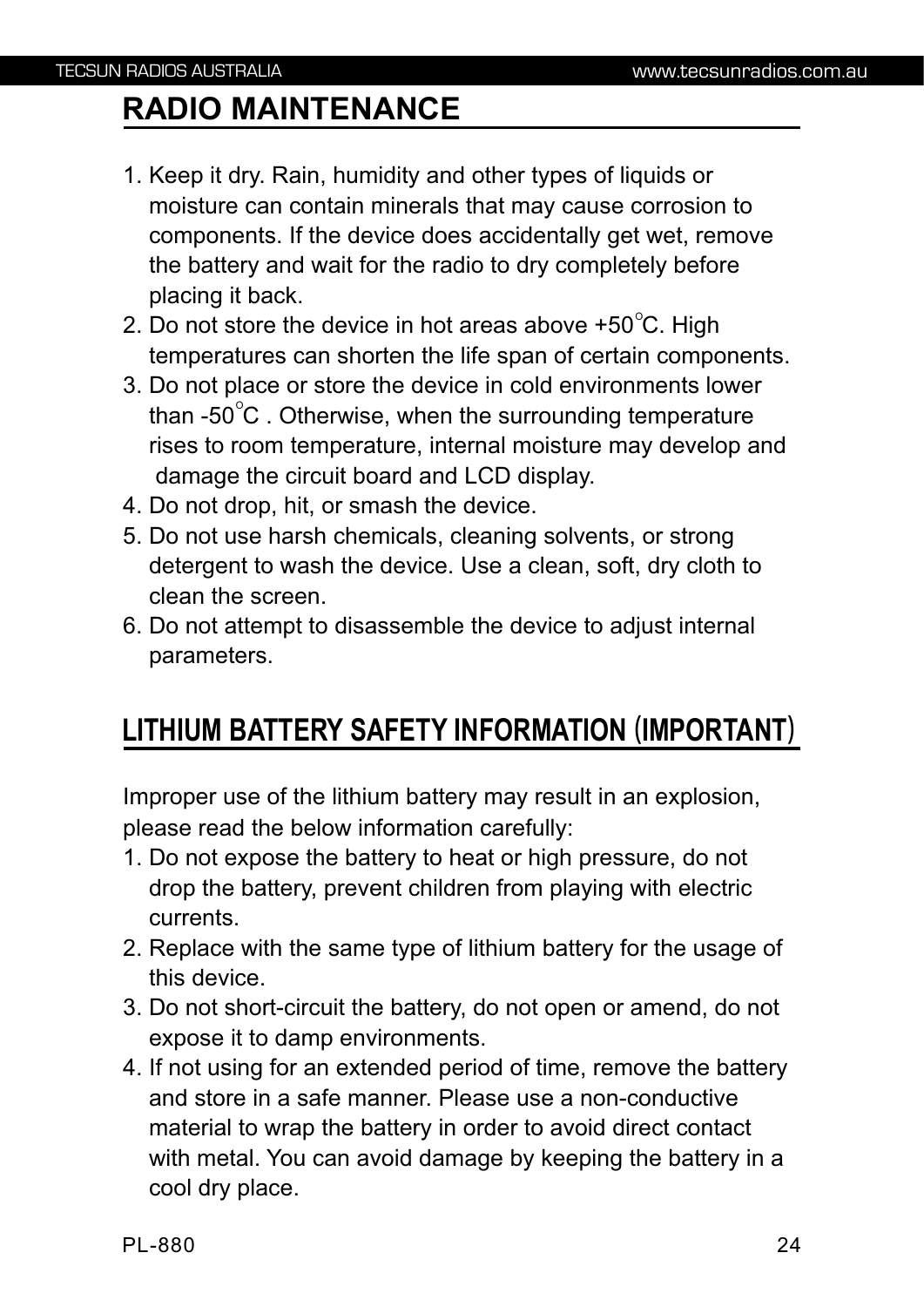- 5. Dispose of the battery properly; do not put into fire or water. Do not expose to direct sunlight for a prolonged period, avoid heat, deformation or smoldering. This will reduce the performance and life span of the battery.
- 6. Please consciously abide by aviation regulations; lithium batteries are strictly prohibited from placing into checked luggage.

| <b>QUESTIONS</b>                               | <b>ANSWERS</b>                                                        | <b>SOLUTIONS</b>                                                                                              |
|------------------------------------------------|-----------------------------------------------------------------------|---------------------------------------------------------------------------------------------------------------|
| Cannot turn on the<br>radio.                   | - Battery has no power.                                               | - Replace or charge the<br>battery.                                                                           |
|                                                | - Battery is installed<br>incorrectly.                                | - Take note of the correct<br>polarity direction, then<br>reinstall the battery.                              |
|                                                | - Key lock function is<br>turned on.                                  | - Press the $\lceil -\bullet \rceil$ button<br>to deactivated it.                                             |
| Radio turns off while<br>listening.            | - Battery has no power.                                               | - Replace or charge the<br>battery.                                                                           |
|                                                | - Sleep timer is activated.                                           | -Turn the radio on again.                                                                                     |
| During ATS, some<br>stations cannot be         | - Frequency of stations<br>is too weak.                               | - Search the station<br>manually.                                                                             |
| stored.<br>Some stored stations<br>have noise. | - There is interference<br>near by your area.                         | - Contract the antenna<br>or move to other location<br>and try again.                                         |
| Only few FM<br>stations can be<br>received.    | - FM frequency may<br>have been set to<br>76 - 90MHz<br>accidentally. | - Turn off the radio, press<br>& hold the [FM SET]<br>button to select the<br>accurate FM frequency<br>range. |

### **TROUBLE SHOOTING**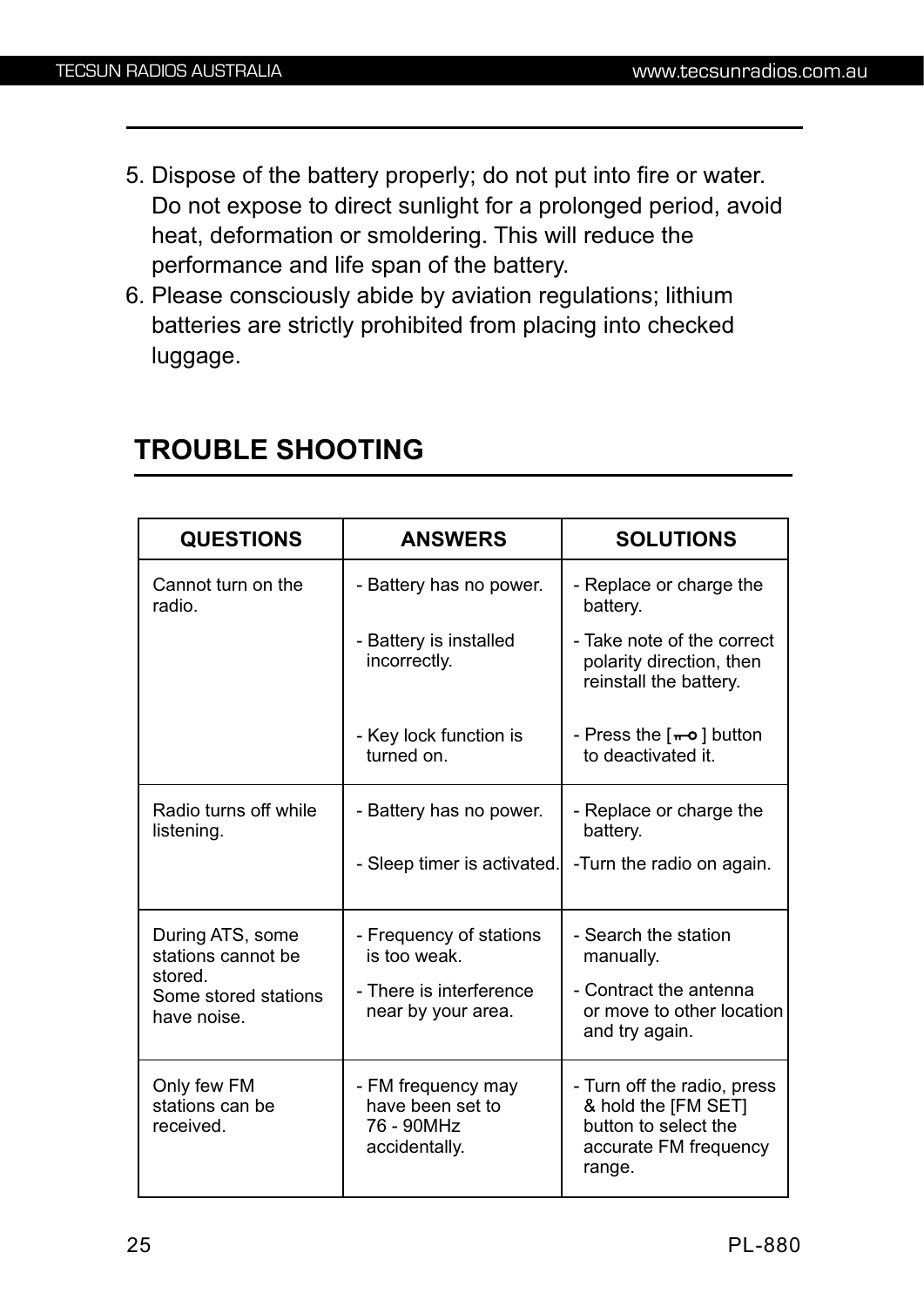| <b>QUESTIONS</b>                                                        | <b>ANSWERS</b>                                                                                   | <b>SOLUTIONS</b>                                                                                                                                                                                             |
|-------------------------------------------------------------------------|--------------------------------------------------------------------------------------------------|--------------------------------------------------------------------------------------------------------------------------------------------------------------------------------------------------------------|
| Poor AM reception in<br>USA.                                            | - USA uses 10kHz AM<br>tuning steps, the<br>device may still be set<br>to 9kHz.                  | - Turn off the radio<br>press the [9/10kHz]<br>button to select<br>accurate tuning step.                                                                                                                     |
| The sound of SW<br>SSB broadcasting is<br>too low.                      | The default bandwidth<br>is Narrow band.                                                         | Press the [AM BW]<br>button to select the Wide<br>band.                                                                                                                                                      |
| When the alarm goes<br>off, there is only noise<br>in the broadcasting. | - Did not set the proper<br>radio station for the<br>alarm.                                      | - Preset your alarm<br>station properly.                                                                                                                                                                     |
|                                                                         | - Or there is no<br>broadcasting at that<br>frequency.                                           | - Make sure it is possible<br>to receive radio<br>broadcastings at your<br>location.                                                                                                                         |
| The charging time<br>becomes shorter and<br>shorter.                    | The rechargeable<br>battery is getting old.                                                      | Replace the old<br>rechargeable battery with<br>a new one.                                                                                                                                                   |
| Radio malfunction                                                       | There may be some<br>form of interference,<br>causing the microchip<br>to not function properly. | Remove the battery.<br>Reinstall the battery once<br>the device's display has<br>turned off completely. If<br>the device is still not<br>working, please press<br>the reset button with a<br>pointed object. |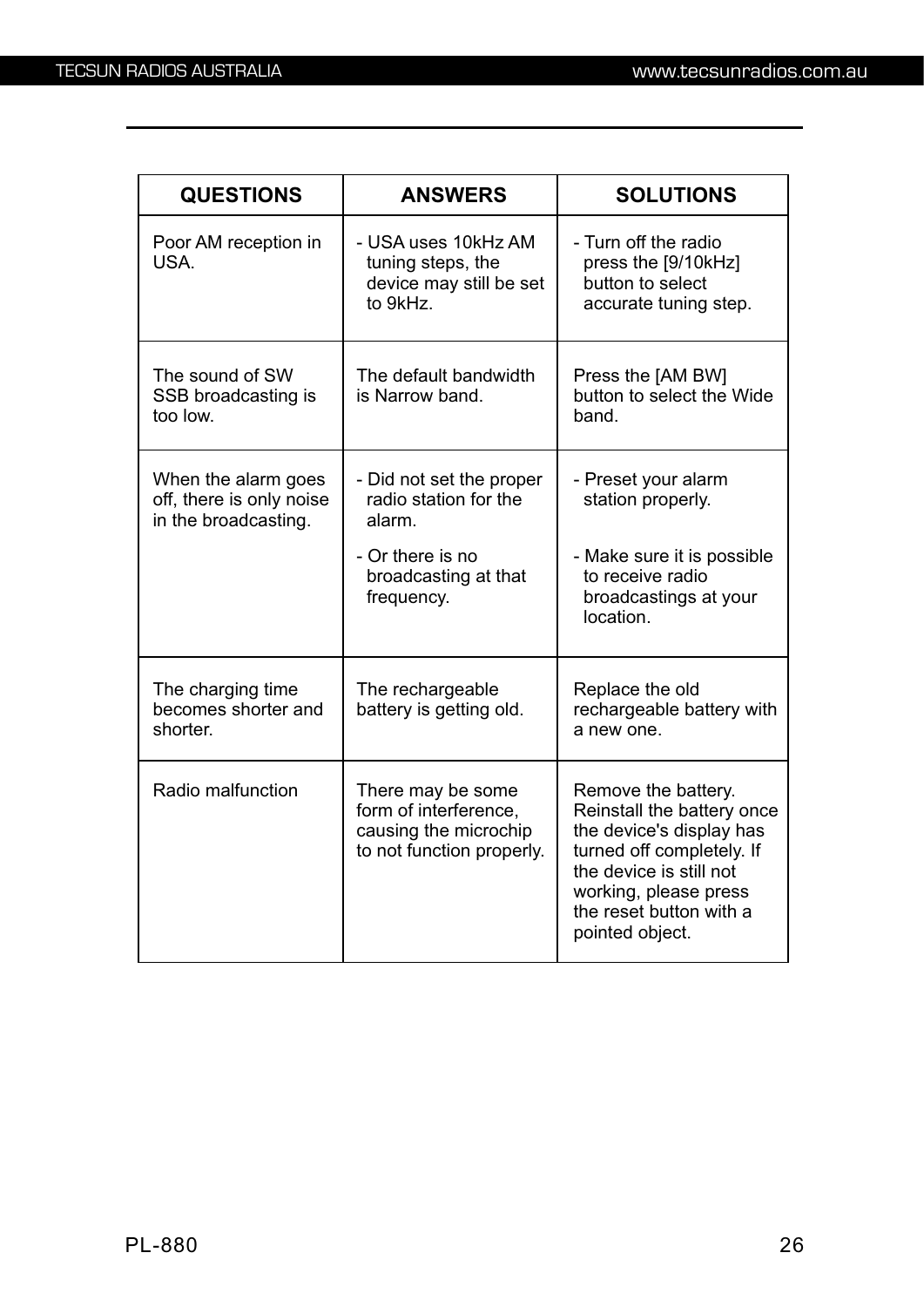### **SPECIFICATIONS**

#### **1. Frequency Range:**

FM: 87-108 / 87.5-108 / 76-108 / 64-108 MHz, Tuning Step: 0.01MHz /0.1 MHz SW: 1711 29999 kHz Tuning Step: 1kHz/ 5 kHz – MW: 522 – 1620 kHz with 1 kHz / 9kHz tuning step 520 – 1710 kHz with 1kHz / 10kHz tuning step LW: 100 – 519 kHz, Tuning Step: 1kHz / 9 kHz

#### **2. Sensitivity**

FM  $(S/N = 30dB) < 3 \mu V$ MW  $(S / N = 26dB) < 3mV/m$ LW  $(S / N = 26dB) < 5mV/m$ SW (S / N = 26dB)  $< 20 \mu V$ SSB (S / N = 10dB)  $<$  3  $\mu$ V

**3. SELECTIVITY** (Factory default of AM IF bandwidth is Narrow Band):

 $FM > 35 dB (± 200 kHz)$ MW / LW  $>$  40 dB ( $\pm$  9kHz)  $SW$  > 40 dB ( $\pm$  5kHz)

#### **4. S/N Ratio**

 FM> 65dB  $MW/EW > 40dB$  $SW > 45dB$ 

#### **5. AM Frequency**

SSB, AM 1st IF: 55.845MHz

2nd IF: 10.7 kHz

FM: 10.7MHz

#### **6. FM Stereo crosstalk** > 35 dB

**7. Output Power** (distortion 10%) ≥ 450 mW